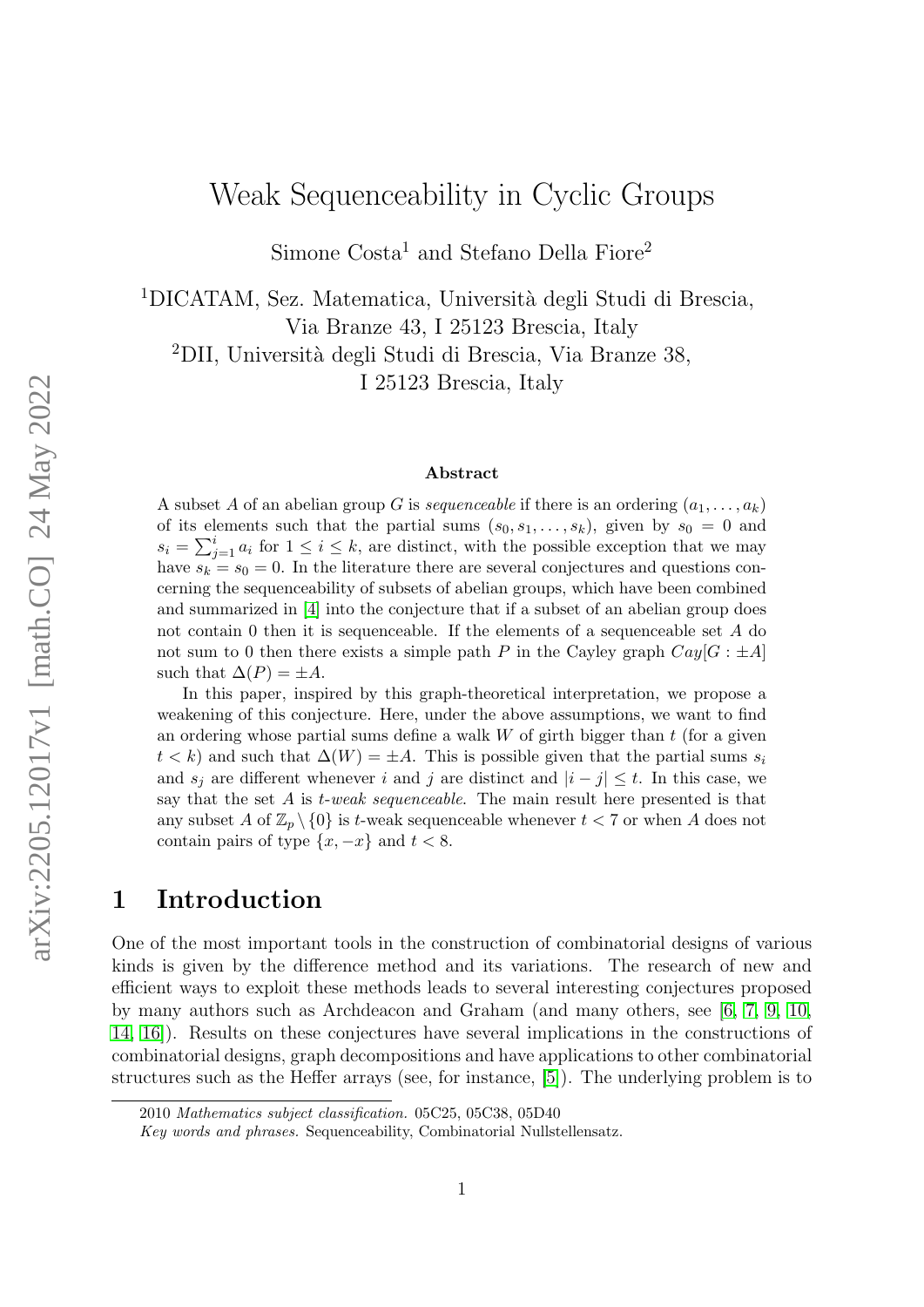provide an ordering to the elements of a given subset A (or multiset) of an abelian group G so that the partial sums define a simple path  $P$  or a simple cycle  $C$  in the Cayley graph  $Cay[G : \pm A]$  (the graph whose vertex set is G and whose edges are the pairs  $\{x, y\}$  such that  $x - y \in \pm A$ ) if the sum of the elements is zero. The connection with the difference method is that, here, the elements of A are the differences between adjacent vertices of P.

We introduce some definitions and notation (we adopt those of [\[9\]](#page-14-3)) to make these questions more precise. Let G be an abelian group and let A be a subset of  $G \setminus \{0\}$  whose size is equal to k. Let  $\boldsymbol{\omega} = (a_1, a_2, \dots, a_k)$  be an ordering of the elements of A and we define its partial sums  $\boldsymbol{s} = (s_0, s_1, \dots, s_k)$  by  $s_0 = 0$  and  $s_i = a_1 + \dots + a_i$  for  $i > 0$ . We denote the sum of the elements of A by  $\Sigma A$ . As G is abelian, for any ordering of the elements of A the final partial sum  $s_k$  is equal to  $\Sigma A$ . Then, as done in [\[4\]](#page-14-0) and [\[9\]](#page-14-3), we give the following definitions.

**Definition 1.1.** • The ordering  $\omega$  is said to be a *sequencing* (or a *linear sequencing*) of  $A$  if the elements of  $s$  are distinct;

- the ordering  $\omega$  is said to be an *R-sequencing* (or a *rotational sequencing*) of A if the elements of **s** are distinct with the exception that  $s_0 = 0 = s_k$ ;
- a subset A of an abelian group is said to be *sequenceable* if it admits a sequencing or an R-sequencing;
- an abelian group G is said to be *strongly sequenceable* if every subset A of  $G \setminus \{0\}$ is sequenceable.

We remark that a set A can have a linear sequencing only if  $\Sigma A \neq 0$ . On the other hand, A can have a rotational sequencing only when  $\Sigma A = 0$ .

We can now state the main conjecture about sequenceability, first suggested with a different terminology in [\[4\]](#page-14-0) (see Conjecture 3.4 therein), that is the amalgamation of several questions and conjectures (see also [\[6,](#page-14-1) [7,](#page-14-2) [9,](#page-14-3) [10,](#page-14-4) [14\]](#page-14-5)).

<span id="page-1-1"></span>Conjecture 1.2 (Alspach-Liversidge [\[4\]](#page-14-0)). Every abelian group is strongly sequenceable.

Theorem [1.3](#page-1-0) summarizes the main known results concerning Conjecture [1.2.](#page-1-1)

<span id="page-1-0"></span>**Theorem 1.3.** Let G be an abelian group of order n and  $A \subseteq G \setminus \{0\}$  with  $|A| = k$ . Then A is sequenceable in the following cases:

- 1.  $k \leq 9$  [\[4\]](#page-14-0);
- 2.  $k \leq 12$  when G is cyclic and  $n = pt$ , where p is prime and  $t \leq 4$  (see [\[15\]](#page-14-8) and [\[9\]](#page-14-3));
- 3.  $k \leq 12$  when G is cyclic and  $n = mt$ , where all the prime factors of m are bigger than  $k!/2$  and  $t < 4$  [\[9\]](#page-14-3);
- 4.  $k = n 3$  when n is prime and  $\Sigma A \neq 0$  [\[15\]](#page-14-8);
- 5.  $k = n 2$  when G is cyclic and  $\Sigma A \neq 0$  [\[7\]](#page-14-2);
- 6.  $k = n 1$  [\[3,](#page-14-9) [13\]](#page-14-10);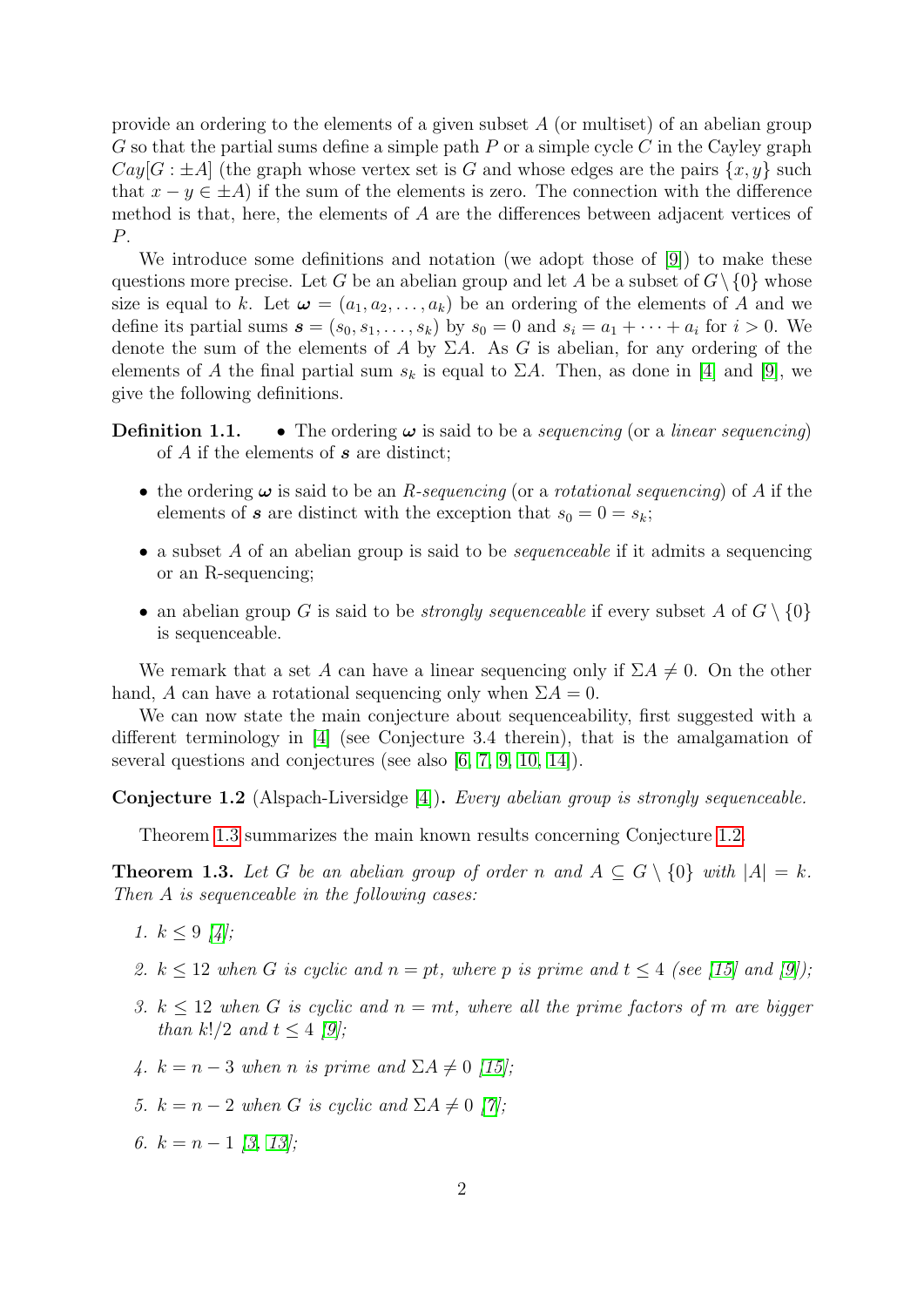- 7.  $n \leq 21$  and  $n \leq 23$  when  $\Sigma A = 0$  [\[10\]](#page-14-4);
- 8.  $n \leq 25$  when G is cyclic and  $\Sigma A = 0$  [\[6\]](#page-14-1).

Other known results on this conjecture and related problems can be found in [\[6,](#page-14-1) [9\]](#page-14-3) and [\[11\]](#page-14-11).

Inspired by the graph-theoretical interpretation, we propose the following weakening of the concept of sequenceability.

- **Definition 1.4.** Given a positive integer t and a set A whose cardinality is  $k >$ t, the ordering  $\omega$  is said to be a t-weak sequencing of A if the elements of  $s =$  $(s_0, s_1, \ldots, s_k)$  are such that  $s_i \neq s_j$  whenever  $i \neq j$  and  $|i - j| \leq t$ ;
	- a subset A of an abelian group is said to be  $t$ -weak sequenceable if it admits a  $t$ -weak sequencing;
	- an abelian group G is said to be *t*-weak sequenceable if every subset A of  $G \setminus \{0\}$ whose size is bigger than  $t$  is  $t$ -weak sequenceable.

Indeed, if a set A admits a t-weak sequencing and  $\Sigma A \neq 0$ , then the partial sums  $(s_0, s_1, \ldots, s_k)$  define a walk in  $Cay[G : \pm A]$  whose girth is strictly bigger than t. Exploiting this interpretation, we can state the analogous of Conjecture [1.2](#page-1-1) for the weak sequenceability.

<span id="page-2-1"></span>**Conjecture 1.5.** Let t be a positive integer, G be an abelian group and let A be a finite subset of  $G \setminus \{0\}$  whose size is  $k > t$ . Then A is t-weak sequenceable. Equivalently, we conjecture that any abelian group G is t-weak sequenceable.

It is worth also recalling another weaker version of the Alspach-Liversidge Conjecture, presented by Costa, Morini, Pasotti, and Pellegrini (see [\[10\]](#page-14-4)) that is sufficient for some applications to Heffter arrays (see also [\[5\]](#page-14-7)):

<span id="page-2-0"></span>**Conjecture 1.6** (CMPP conjecture). Let G be an abelian group and let A be a finite subset of  $G \setminus \{0\}$  such that  $|A \cap \{x, -x\}| \leq 1$  for any  $x \in G$ . Then A is sequenceable.

Conjecture [1.6](#page-2-0) was presented in [\[10\]](#page-14-4) with the additional hypothesis that  $\Sigma A = 0$  but, since the authors of the present paper together with Anita Pasotti have recently proposed a variation of the Heffter arrays in which the rows and the columns do not sum to zero (see [\[8\]](#page-14-12) and also [\[17\]](#page-15-0)), we have stated here this slightly more general conjecture. Then, as done with Conjecture [1.2,](#page-1-1) we propose a variation of the CMPP conjecture for the weak sequenceability.

<span id="page-2-2"></span>Conjecture 1.7. Let t be a positive integer, G be an abelian group and let A be a finite subset of  $G \setminus \{0\}$  such that  $|A \cap \{x, -x\}| \leq 1$  for any  $x \in G$  and  $|A| > t$ . Then A is t-weak sequenceable.

In this paper, we will work on these weak forms of Conjectures [1.2](#page-1-1) and [1.6.](#page-2-0) In particular, when G is the field  $\mathbb{Z}_n$ , we will use a polynomial approach whose starting point is the same as [\[15\]](#page-14-8). Here, after some manipulations, surprisingly, we will obtain a polynomial whose expression does not depend on the cardinality of A and this allows us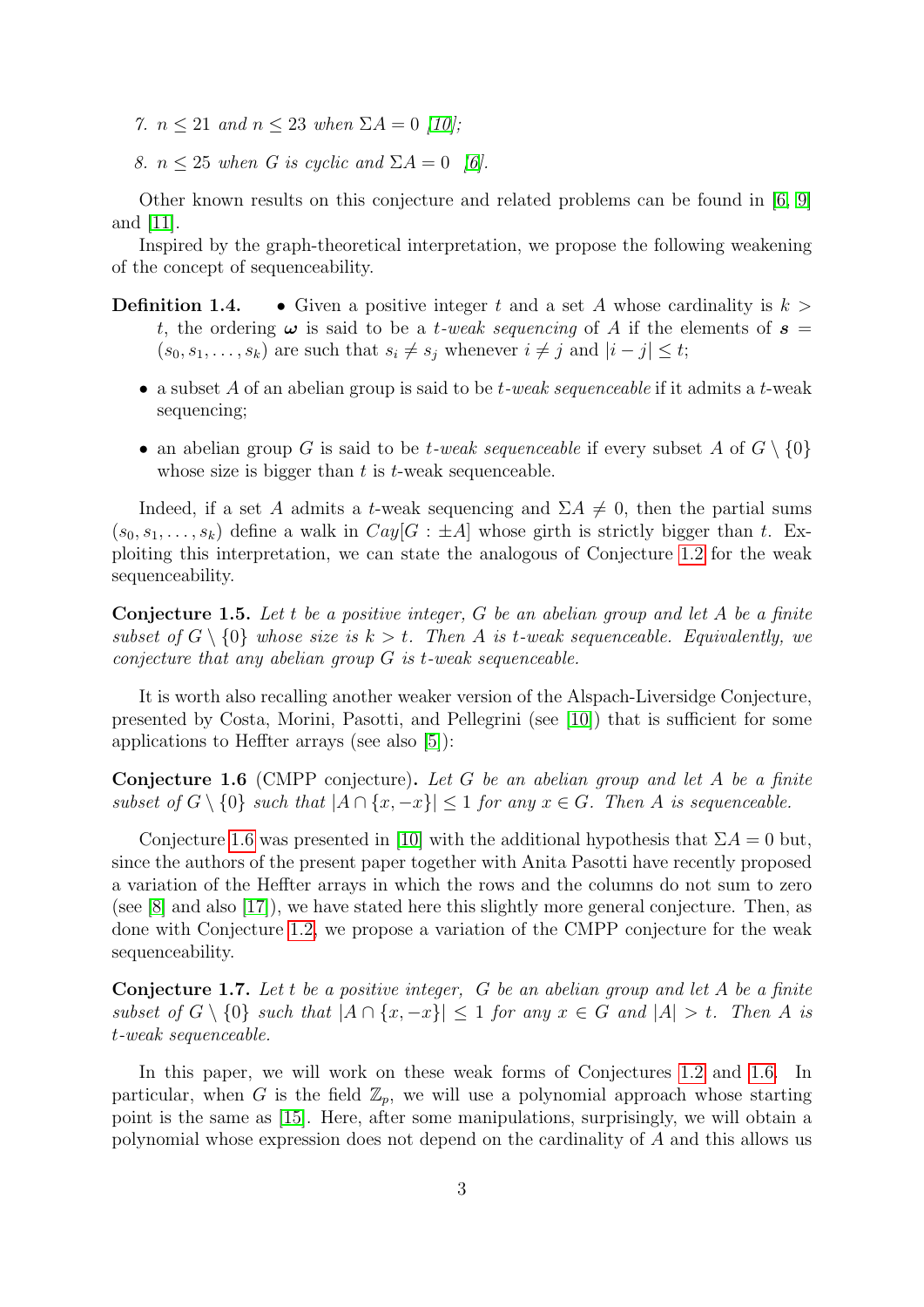to have a result that is very general on the parameter  $k = |A|$ . On the other hand, since the degree of this polynomial increases very quickly in  $t$ , we can resolve, computationally, using SageMath  $[21]$ , only the cases where t is smaller respectively than 7 and 8 for Conjectures [1.5](#page-2-1) and [1.7.](#page-2-2) These results will be presented in Section 2 of this paper. We also remark that the polynomial method provides better results than the ones that can be obtained by using the direct construction. Indeed, in the third section of this paper we will show how a direct approach, similar to that of [\[10\]](#page-14-4), can effectively solve only very small values of t: we can prove, directly and with a great effort, Conjectures [1.5](#page-2-1) and [1.7](#page-2-2) only when t is smaller respectively than 4 and 5.

Finally, in the last section, we will outline a probabilistic approach. We will start from the result of  $[6]$  that almost all the sets are sequenceable (fixed  $|A|$  and asymptotically in  $|G|$ ) and we will prove the existence of sequences that are not too far from being t-weak sequencings.

### 2 Applying the Polynomial Method

In this section, we apply a method that relies on the Non-Vanishing Corollary of the Combinatorial Nullstellensatz, see [\[2,](#page-14-13) [18\]](#page-15-2). Given a prime p (in the following p will be always assumed to be a prime), this corollary allows us to obtain a non-zero point to suitable polynomials on  $\mathbb{Z}_p$  derived starting from the ones defined in [\[15\]](#page-14-8). Then, after some manipulations, surprisingly, we obtain a polynomial whose expression does not depend on the cardinality of A and this allows us to have a result that is very general on the parameter  $k = |A|$ .

<span id="page-3-0"></span>**Theorem 2.1.** (Non-Vanishing Corollary) Let  $\mathbb F$  be a finite field, and let  $f(x_1, x_2, \ldots, x_k)$ be a polynomial in  $\mathbb{F}[x_1, x_2, \ldots, x_k]$ . Suppose the degree  $deg(f)$  of f is  $\sum_{i=1}^k \gamma_i$ , where each  $\gamma_i$  is a nonnegative integer, and suppose the coefficient of  $\prod_{i=1}^k x_i^{\gamma_i}$  in f is nonzero. If  $C_1, C_2, \ldots, C_k$  are subsets of  $\mathbb F$  with  $|C_i| > \gamma_i$ , then there are  $c_1 \in C_1, \ldots, c_k \in C_k$  such that  $f(c_1, c_2, \ldots, c_k) \neq 0$ .

In the notation of the Non-Vanishing Corollary, we call the monomial  $x_1^{|C_1|-1}$  $x_k^{|C_1|-1} \cdots x_k^{|C_k|-1}$ k the bounding monomial. The corollary can be rephrased as requiring the polynomial to include a monomial of maximum degree that divides the bounding monomial (where by "include" we mean that it has a nonzero coefficient).

To use the Non-Vanishing Corollary we require a polynomial for which the non-zeros correspond to successful solutions to the case of the problem under consideration. We recall that, in order to attack Conjecture [1.2,](#page-1-1) it was defined, in [\[15\]](#page-14-8) the following polynomial

$$
F_k(x_1, \dots, x_k) := \prod_{1 \leq i < j \leq k} (x_j - x_i) \prod_{\substack{0 \leq i < j \leq k \\ j \neq i+1, (i,j) \neq (0,k)}} (x_{i+1} + \dots + x_j).
$$

It is clear that, given  $A = \{a_1, \ldots, a_k\} \subseteq \mathbb{Z}_p \setminus \{0\}$  of size k,  $F_k(a_1, \ldots, a_k) \neq 0$  if and only if the sequence  $(a_1, \ldots, a_k)$  is a solution to Conjecture [1.2](#page-1-1) for the set A. In other words A is sequenceable if and only if there exists an ordering that we denote, up to relabeling, with  $(a_1, \ldots, a_k)$  such that  $F_k(a_1, \ldots, a_k) \neq 0$ .

With respect to Conjecture [1.5,](#page-2-1) in addition to requiring that  $x_i - x_j \neq 0$  for  $1 \leq i <$  $j \leq k$ , we seek an ordering to have no two of its partial sums  $s_i, s_j$  equal for  $1 \leq i < j \leq k$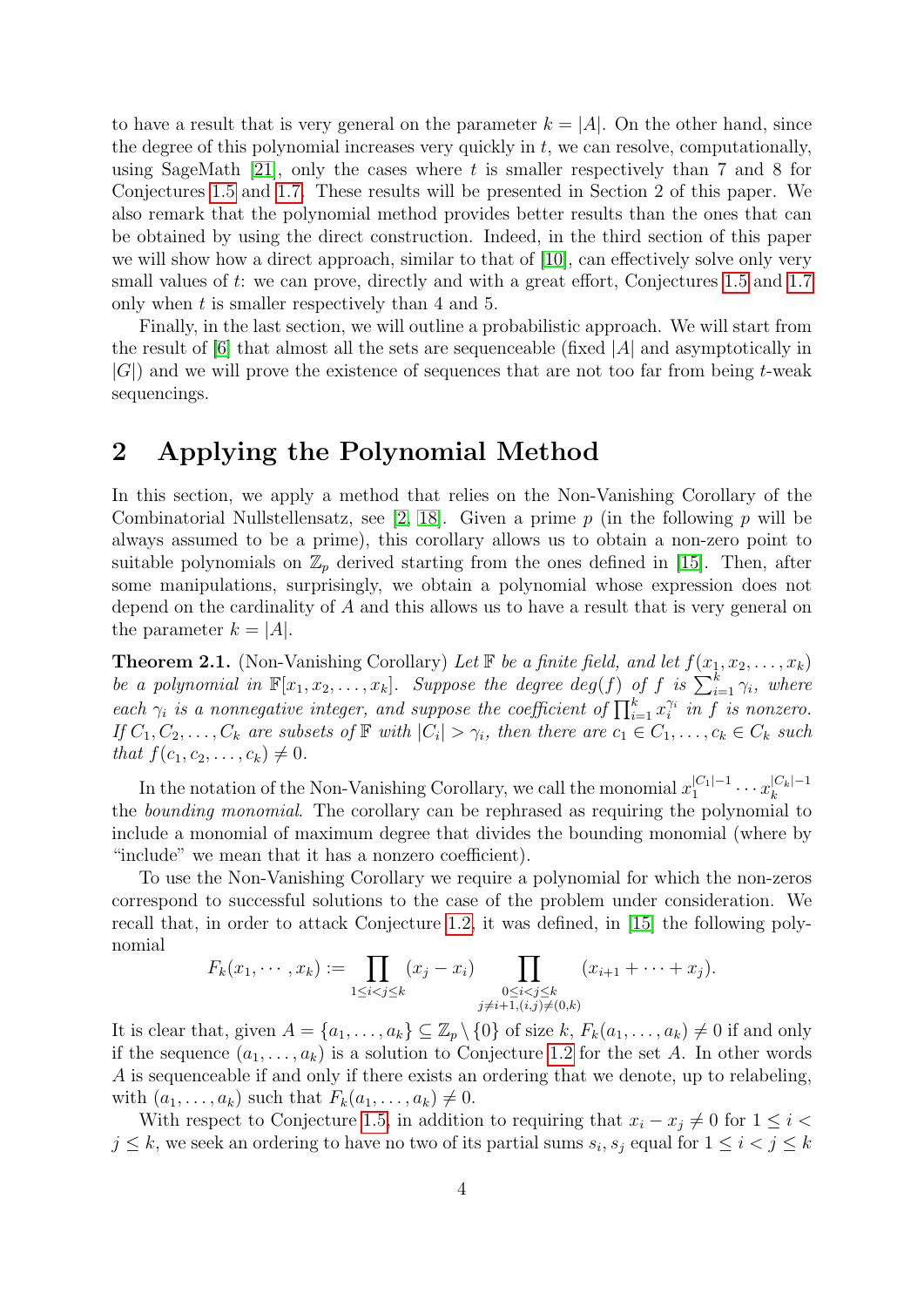and  $|i-j| \leq t$  (here there is the weakening of Conjecture [1.2\)](#page-1-1). Hence, modifying the expression of  $F_k$ , we define, for  $t < k$ , the following polynomial

$$
P_{k,t}(x_1, \dots, x_k) := \prod_{1 \leq i < j \leq k} (x_j - x_i) \prod_{\substack{0 \leq i < j \leq k \\ j-i \leq t, j \neq i+1}} (x_{i+1} + \dots + x_j).
$$

In this case we have that a set  $A = \{a_1, \ldots, a_k\} \subseteq \mathbb{Z}_p$  of size k is t-weak sequenceable if and only if there exists an ordering  $(a_1, \ldots, a_k)$  of its elements such that  $P_{k,t}(a_1, \ldots, a_k) \neq 0$ .

Now, given a set  $A = \{a_1, \ldots, a_k\}$  of k elements, the idea is to fix, a priori, the first h elements  $(a_1, \ldots, a_h)$ , where h is not too big, of the ordering in such a way that no of its partial sums  $s_i, s_j$  are equal for  $1 \leq i < j \leq h$  and  $|i - j| \leq t$ . This can be expressed by requiring that  $P_{h,t}(a_1, \dots, a_h) \neq 0$  and we show that this can be done under the hypothesis of the following Proposition.

<span id="page-4-0"></span>**Proposition 2.2.** Let  $A = \{a_1, \ldots, a_k\} \subseteq \mathbb{Z}_p \setminus \{0\}$  be a set of size k and let h and t be positive integers such that  $h \leq k - (t - 1)$ . Then there exists an ordering of h-elements of A that we denote, up to relabeling, with  $(a_1, \ldots, a_h)$ , such that

$$
P_{h,t}(a_1,\cdots,a_h)\neq 0.
$$

*Proof.* Given k and t, we prove this statement by induction on h.

BASE CASE: Let  $h = 1$ . Since  $P_{1,t}(x) = 1$  for any  $t$  and for any  $x \in A$ , the statement is realized for  $h = 1$ .

INDUCTIVE CASE: Let us assume the statement for  $h \in \{1, \ldots, m\}$  and let us prove it for  $h = m + 1$  where  $m + 1 \leq k - (t - 1)$ . Since the statement is true for  $h = m$ , there exists an *m*-tuple  $(a_1, \ldots, a_m)$  such that

$$
P_{m,t}(a_1,\cdots,a_m)\neq 0.
$$

We note that

$$
\frac{P_{m+1,t}(a_1,\ldots,a_m,x)}{P_{m,t}(a_1,\ldots,a_m)} = \prod_{1 \leq i < m+1} (x-a_i) \prod_{\substack{0 \leq i < m \\ m+1-i \leq t}} (a_{i+1} + \cdots + a_m + x).
$$

Here, any element x of  $A \setminus \{a_1, \ldots, a_m\}$  satisfies  $\prod_{1 \leq i < m+1}(x - a_i) \neq 0$ . Hence, to have  $P_{m+1,t}(a_1,...,a_m,x)$  $\frac{P_{m+1,t}(a_1,...,a_m,x)}{P_{m,t}(a_1,...,a_m)} \neq 0$ , it suffice to find x such that  $\prod_{\max(0,m+1-t)\leq i\leq m}(a_{i+1}+\cdots+a_m+x) \neq 0$ . Note that, for each relation  $a_{i+1} + \cdots + a_m + x = 0$  there is at most one solution

 $x \in A \setminus \{a_1, \ldots, a_m\}$ . Since those relations are at most  $t-1$ , we have at most  $t-1$  values x in  $A \setminus \{a_1, \ldots, a_m\}$  such that  $\prod_{\max(0,m+1-t)\leq i < m} (a_{i+1} + \cdots + a_m + x) = 0$ . We recall that  $m + 1 \leq k - (t - 1)$  that is

$$
|A \setminus \{a_1, \ldots, a_m\}| = k - m \ge t > t - 1.
$$

This means that there exists  $a_{m+1} \in A \setminus \{a_1, \ldots, a_m\}$  such that

$$
\frac{P_{m+1,t}(a_1,\ldots,a_m,a_{m+1})}{P_{m,t}(a_1,\ldots,a_m)}=\prod_{1\leq i
$$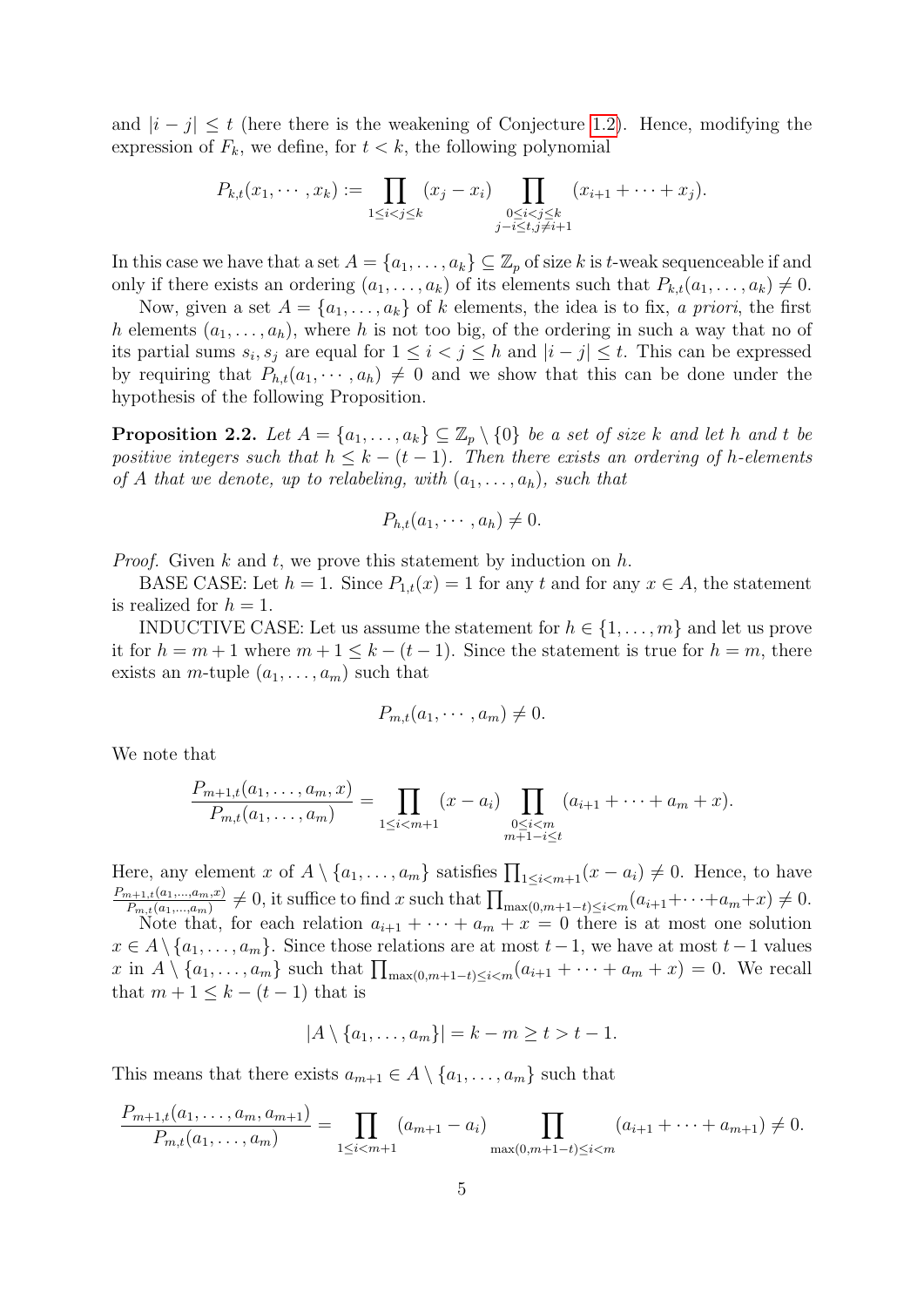Since  $\mathbb{Z}_p$  is a field and due to the inductive hypothesis  $P_{m,t}(a_1,\ldots,a_m) \neq 0$ , we also have that

$$
\frac{P_{m+1,t}(a_1,\ldots,a_m,a_{m+1})}{P_{m,t}(a_1,\ldots,a_m)}\cdot P_{m,t}(a_1,\ldots,a_m) = P_{m+1,t}(a_1,\ldots,a_{m+1}) \neq 0
$$

 $\Box$ 

that completes the proof.

In the following we assume that we have fixed, according to Proposition [2.2,](#page-4-0)  $\{a_1, \ldots,$  $a_h \} \subseteq A$  such that  $P_{h,t}(a_1,\ldots,a_h) \neq 0$ . We note that every  $x \in A \setminus \{a_1,\ldots,a_h\}$  is such that  $x - a_i \neq 0$  for any  $i \in \{1, ..., h\}$ . Therefore, it is left to find a nonzero point for the polynomial

$$
\frac{P_{k,t}(a_1,\ldots,a_h,x_{h+1},\ldots,x_k)}{P_{h,t}(a_1,\ldots,a_h)\prod_{1\leq i\leq h
$$

Since the free variables are now  $x_{h+1}, \ldots, x_k$ , we set  $\ell := k - h$  and  $y_i := x_{i+h}$ ; here the constrain  $h \leq k - (t - 1)$  of Proposition [2.2](#page-4-0) becomes  $\ell \geq t - 1$ . Then we denote by  $H_{k,t,\ell}$ the polynomial

<span id="page-5-2"></span>
$$
H_{k,t,\ell}(y_1,\ldots,y_\ell) := \frac{P_{k,t}(a_1,\ldots,a_{k-\ell},y_1,\ldots,y_\ell)}{P_{k-\ell,t}(a_1,\ldots,a_{k-\ell})\prod_{1\leq i\leq k-\ell;\ 1\leq j\leq \ell}(y_j-a_i)}.
$$
(1)

Assuming now that  $k - \ell \geq t - 1$ , that is,  $k - (t - 1) \geq \ell \geq t - 1$ , we obtain the following expression  $H_{k,t}(\mathbf{y}_1, \cdots, \mathbf{y}_\ell) =$ 

<span id="page-5-1"></span>
$$
P_{\ell,t}(y_1,\ldots,y_\ell)\prod_{0\leq i\leq t-1;\ 1\leq j\leq t-i-1}(a_{k-\ell}+a_{k-\ell-1}+\cdots+a_{k-\ell-i}+y_1+y_2+\cdots+y_j). (2)
$$

Now our aim is to apply the Non-Vanishing Corollary (i.e. Theorem [2.1\)](#page-3-0) to the polynomial  $H_{k,t,\ell}$ . At this purpose it is enough to consider the terms of  $H_{k,t,\ell}$  of maximal degree in the variables  $y_1, \ldots, y_\ell$  that are the ones where no  $a_i$  appears. We denote by  $Q_{k,t,\ell}$  the polynomial given by those terms, that is

<span id="page-5-3"></span>
$$
Q_{k,t,\ell} := P_{\ell,t}(y_1,\ldots,y_\ell) \prod_{\substack{0 \le i \le t-1 \\ 1 \le j \le t-i-1}} (y_1 + y_2 + \cdots + y_j). \tag{3}
$$

Now we can state the following, simple but very powerful, remark.

<span id="page-5-0"></span>**Remark 2.3.** The expression of  $Q_{k,t,\ell}$  does not depend on k. In the following, we just denote this polynomial by  $Q_{t,\ell}$ .

Indeed Remark [2.3](#page-5-0) means that, after these manipulations, we are left to consider a polynomial that does not depend on  $k = |A|$  and hence we have chances to get a result that is very general on  $k$ .

To apply the Non-Vanishing Corollary, we also need to know the degree of  $Q_{t,\ell}$  (and hence that of  $H_{k,t,\ell}$ ) in order to compare it with the one of the bounding monomial.

Lemma 2.4.

$$
\deg(Q_{t,\ell}) = (t-1)\ell + \frac{\ell(\ell-1)}{2}.
$$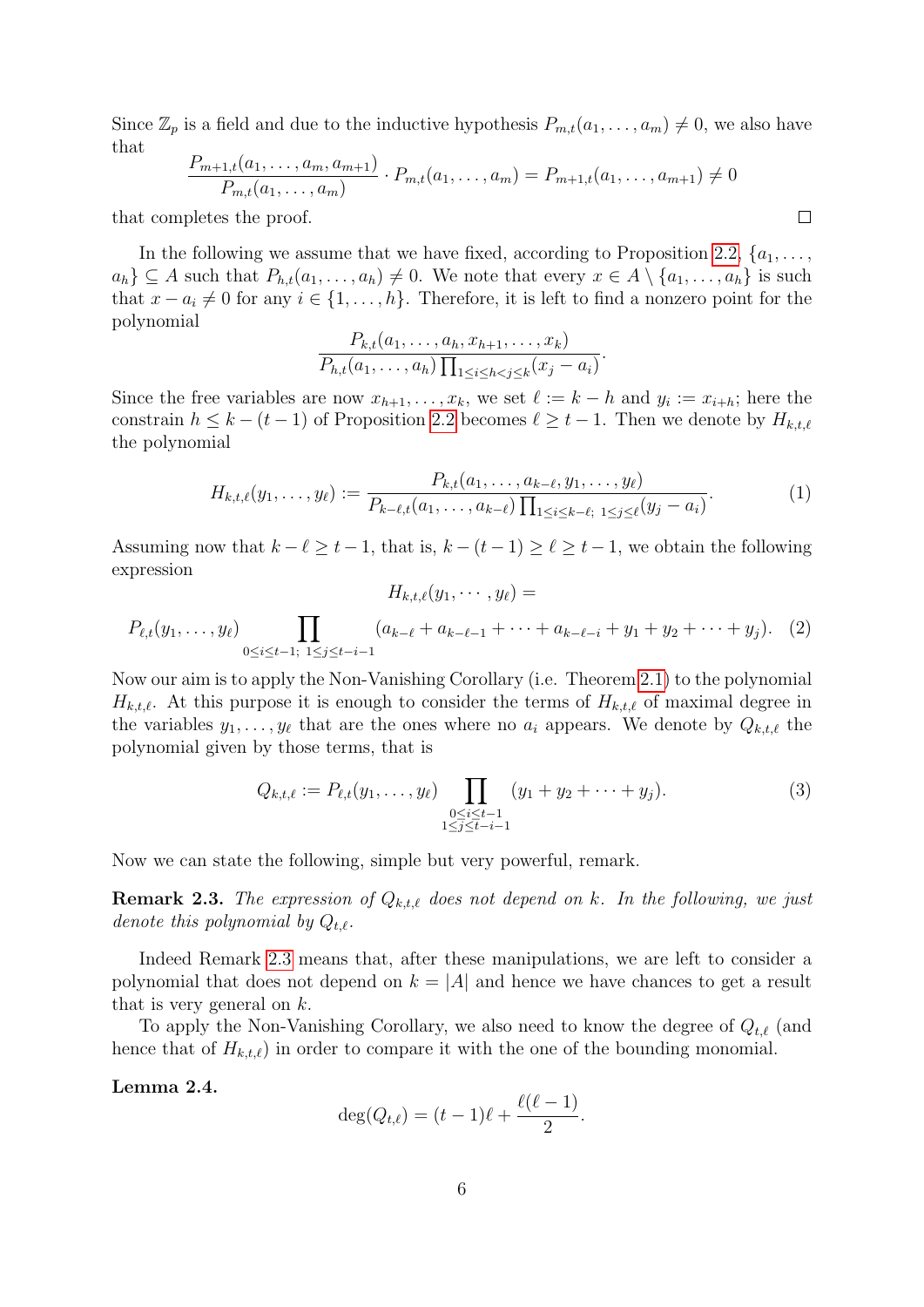*Proof.* It is more convenient to consider the degree of the polynomial  $H_{k,t,\ell}$  defined in eq. [\(2\)](#page-5-1) since that of  $Q_{t,\ell}$  is the same.

We note that, in  $H_{k,t,\ell}$ , each variable  $y_j$  is the ending point of  $t-1$  terms whose length is  $i + 1$  and that are of the form  $(y_j + y_{j-1} + \cdots + y_{j-i})$  or, if  $i \geq j$ ,  $(y_j + y_{j-1} + \cdots + y_{j-i})$  $y_1 + a_{k-\ell} + \cdots + a_{k-\ell-(i-j)}$ .

The other terms of  $H_{k,t,\ell}$  are the one of the form  $(y_j - y_i)$  where  $\ell \geq j > i \geq 1$ . Therefore we have that

$$
\deg(H_{k,t,\ell}) = (t-1)\ell + \frac{\ell(\ell-1)}{2}.
$$

To apply Theorem [2.1](#page-3-0) we would need to find a nonzero coefficient of some monomials of type  $\prod_{i=1}^{\ell} y_i^{\gamma_i}$  in  $Q_{t,\ell}$  where each  $\gamma_i$  is smaller than the number of choices for  $y_i$ , i.e.  $\gamma_i \leq \ell-1$ . Note that this is possible only if  $\deg(Q_{t,\ell}) \leq \ell(\ell-1)$ : indeed this is the degree of the bounding monomial. Therefore we need that

$$
(t-1)\ell + \frac{\ell(\ell-1)}{2} \le \ell(\ell-1)
$$

that is  $2t - 1 \leq \ell$ . Recalling that we are assuming  $k - (t - 1) \geq \ell \geq t - 1$ , the conditions on  $\ell$  to apply Theorem [2.1](#page-3-0) to the polynomial  $H_{k,t,\ell}$  defined in eq. [\(2\)](#page-5-1) are that

$$
k - (t - 1) \ge \ell \ge 2t - 1. \tag{4}
$$

From the previous discussion, it follows that

<span id="page-6-0"></span>**Proposition 2.5.** Let t,  $\ell$  be positive integers such that  $\ell \geq 2t-1$ . Let us also suppose that the coefficient of  $\Pi_{i=1}^{\ell} y_i^{\gamma_i}$  in  $Q_{t,\ell}$  is nonzero in  $\mathbb{Z}_p$  where  $\gamma_i \leq \ell - 1$  for every  $i \in \{1, \ldots, \ell\}$ . Then, any subset A of  $\mathbb{Z}_p \setminus \{0\}$  whose size is  $k \geq \ell + (t - 1)$  is t-weak sequenceable.

**Remark 2.6.** Since to apply Proposition [2.2](#page-4-0) we need  $\ell \geq t - 1$ , it is not guaranteed that we can find  $\ell$  such that  $k - \ell \geq t - 1$ . If this condition it is not satisfied, we can still define the polynomial  $H_{k,t,\ell}$  via equation [\(1\)](#page-5-2) even though equations [\(2\)](#page-5-1) and [\(3\)](#page-5-3) do not hold. Then, since given t those cases are only a finite number, we can apply directly the Non-Vanishing Corollary to equation [\(1\)](#page-5-2).

Now we are ready to prove the main result of this paper

<span id="page-6-1"></span>**Theorem 2.7.** Let  $t \leq 6$  be a positive integer, then for any prime p the field  $\mathbb{Z}_p$  is t-weak sequenceable.

*Proof.* Since a t-weak sequenceable group is also  $(t-1)$ -weak sequenceable, we can suppose that  $t = 6$ . By [\[9\]](#page-14-3) we know that each subset  $A \subseteq \mathbb{Z}_p \setminus \{0\}$  of size  $k \leq 12$  is sequenceable, therefore we can suppose that  $k \geq 13$ . We divide the proof considering two different ranges of k.

For each  $13 \leq k \leq 15$  and for  $k = 16$  when p is coprime with  $379 \cdot 167938950753577$ , the polynomial  $H_{k,t,\ell}$ , defined in eq. [\(1\)](#page-5-2), for  $\ell \in \{2t - 1, 2t\}$  has monomials with nonzero coefficients that divide the bounding monomial  $y_1^{\ell-1} y_2^{\ell-1} \cdots y_\ell^{\ell-1}$  $\ell_{\ell}^{\ell-1}$ , see Table [1.](#page-7-0) Then thanks to the Non-Vanishing Corollary each subset  $A \subseteq \mathbb{Z}_p$ ,  $|A| \leq 15$  (or 16 under the above assumption), is sequenceable.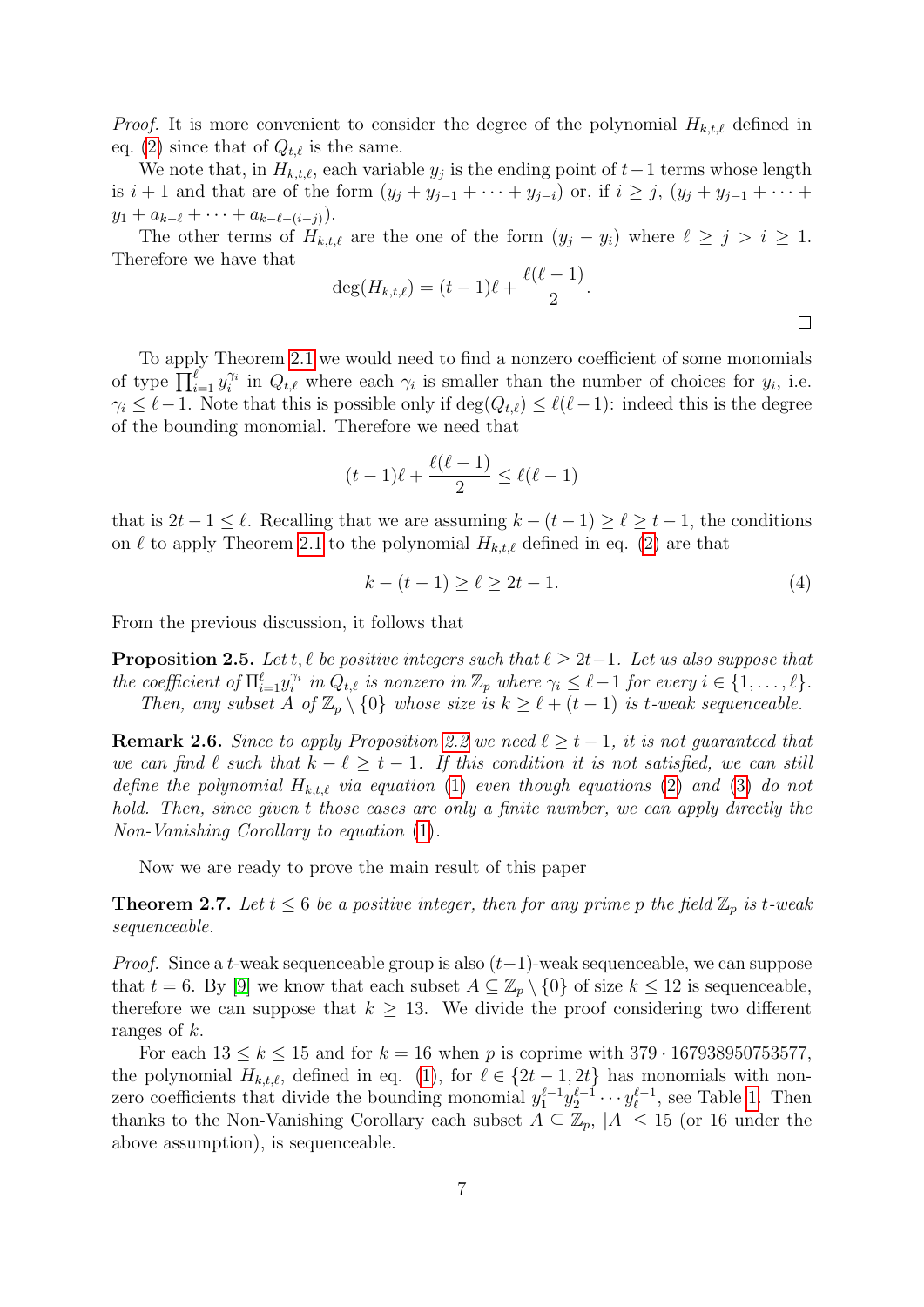For  $k \geq 17$  and for  $k = 16$  when p is coprime with  $3^4 \cdot 5 \cdot 47 \cdot 97 \cdot 271 \cdot 15985681$ , we consider the polynomials  $Q_{t,\ell}$  defined in eq. [\(3\)](#page-5-3) for  $\ell \in \{11, 12\}$ . Since these polynomials have monomials that divide the bounding monomial with non-zero coefficients (see Table [2\)](#page-7-1), and since  $k \ge \ell + t - 1$ , we can apply Proposition [2.5](#page-6-0) to obtain that each subset  $A \subseteq \mathbb{Z}_p$ ,  $|A| \geq 17$  (or 16 under the above assumption), is sequenceable.

Table 1: Monomials and their coefficients sufficient for the proof of Theorem [2.7](#page-6-1) in the case  $A \subseteq \mathbb{Z}_p$ ,  $|A| \leq 16$ .

<span id="page-7-0"></span>

| $\kappa$ | deg | monomial/s                                                                                                            | coefficient/s                                                      |
|----------|-----|-----------------------------------------------------------------------------------------------------------------------|--------------------------------------------------------------------|
| 16       | 125 | $y_1^{\rm b}y_2^{\rm 10}$<br>$y_5^{\perp}$<br>$y_{11} + y_{11} + y_{12}$<br>$y_7$<br>$y_{6}^{-1}$<br>$y_{3}$<br>$y_8$ | $-379 \cdot 167938950753577$                                       |
| 15       | 109 | $y_1^9y_2^{10}y_3^{10}y_4^{10}y_5^{10}y_6^{10}y_7^{10}y_8^{10}y_9^{10}y_{10}^{10}y_{11}^{10}$                         | $-3^4 \cdot 5 \cdot 47 \cdot 97 \cdot 271 \cdot 15985681$          |
|          |     | $y_1^{10}y_2^9y_3^{10}y_4^{10}y_5^{10}y_6^{10}y_7^{10}y_8^{10}y_9^{10}y_{10}^{10}y_{11}^{10}$<br>Чī                   | $-2^2 \cdot 3 \cdot 401 \cdot 1305987719053$                       |
| 14       | 107 | $y_1^7y_2^{10}y_3^{10}y_4^{10}y_5^{10}y_6^{10}y_7^{10}y_8^{10}y_9^{10}y_{10}^{10}y_{11}^{10}$                         | $-2^2 \cdot 3 \cdot 5 \cdot 7^2 \cdot 37 \cdot 433 \cdot 81945547$ |
|          |     | $y_1^8y_2^9y_3^{10}y_4^{10}y_5^{10}y_6^{10}y_7^{10}y_8^{10}y_9^{10}y_{10}^{10}y_{11}^{10}$                            | $-3 \cdot 5 \cdot 555349 \cdot 496867859$                          |
| 13       | 104 | $y_1^5y_2^9y_3^{10}y_4^{10}y_5^{10}y_6^{10}y_7^{10}y_8^{10}y_9^{10}y_{10}^{10}y_{11}^{10}$                            | $-2 \cdot 11 \cdot 946021 \cdot 34341337$                          |
|          |     | $y_3^{10}y_4^{10}y_5^{10}y_6^{10}y_7^{10}y_8^{10}y_9^{10}y_{10}^{10}y_{11}^{10}$<br>$y_1^6y_2^8y_3^{10}$              | $-7 \cdot 211 \cdot 73019 \cdot 7962769$                           |

Table 2: Monomials and their coefficients sufficient for the proof of Theorem [2.7](#page-6-1) in the case  $A \subseteq \mathbb{Z}_p$ ,  $|A| \geq 16$ 

<span id="page-7-1"></span>

|     | $\deg$ monomial/s                                                                                          | coefficient/s                                             |
|-----|------------------------------------------------------------------------------------------------------------|-----------------------------------------------------------|
|     | $110 \quad y_1^{10}y_2^{10}y_3^{10}y_4^{10}y_5^{10}y_6^{10}y_7^{10}y_8^{10}y_9^{10}y_{10}^{10}y_{11}^{10}$ | $-3^4 \cdot 5 \cdot 47 \cdot 97 \cdot 271 \cdot 15985681$ |
| 126 | $y_1^6y_2^{10}y_3^{11}y_4^{11}y_5^{11}y_6^{11}y_7^{11}y_8^{11}y_9^{11}y_{11}^{11}y_{11}^{11}y_{12}^{11}$   | $-379 \cdot 167938950753577$                              |

 $\Box$ 

### 2.1 Polynomial method for Conjecture [1.7](#page-2-2)

We recall that, in order to attack Conjecture [1.6,](#page-2-0) it was defined, in [\[15\]](#page-14-8) the following polynomial

$$
\overline{F}_k(x_1,\dots,x_k) := \frac{F_k(x_1,\dots,x_k)}{\prod_{1\leq i < k}(x_i+x_{i+1})}.
$$

Indeed, given  $A = \{a_1, \ldots, a_k\} \subseteq \mathbb{Z}_p \setminus \{0\}$  of size k and such that  $|A \cap \{x, -x\}| \leq 1$  for any  $x \in \mathbb{Z}_p$ , we do not need to impose that  $x_i + x_{i+1}$  is different from zero. Therefore  $F_k(a_1, \ldots, a_k) \neq 0$  if and only if the sequence  $(a_1, \ldots, a_k)$  is a solution to Conjecture [1.6](#page-2-0) for the set A. Under the above assumptions, we can also say that  $A$  is sequenceable if and only if there exists an ordering that we denote, up to relabeling, with  $(a_1, \ldots, a_k)$ such that  $\overline{F}_k(a_1, \ldots, a_k) \neq 0$ .

Reasoning in a similar way, with respect to Conjecture [1.7,](#page-2-2) we define, for  $t < k$ , the following polynomial

$$
\overline{P}_{k,t}(x_1,\dots,x_k) := \frac{P_{k,t}(x_1,\dots,x_k)}{\prod_{1 \le i < k} (x_i + x_{i+1})}.
$$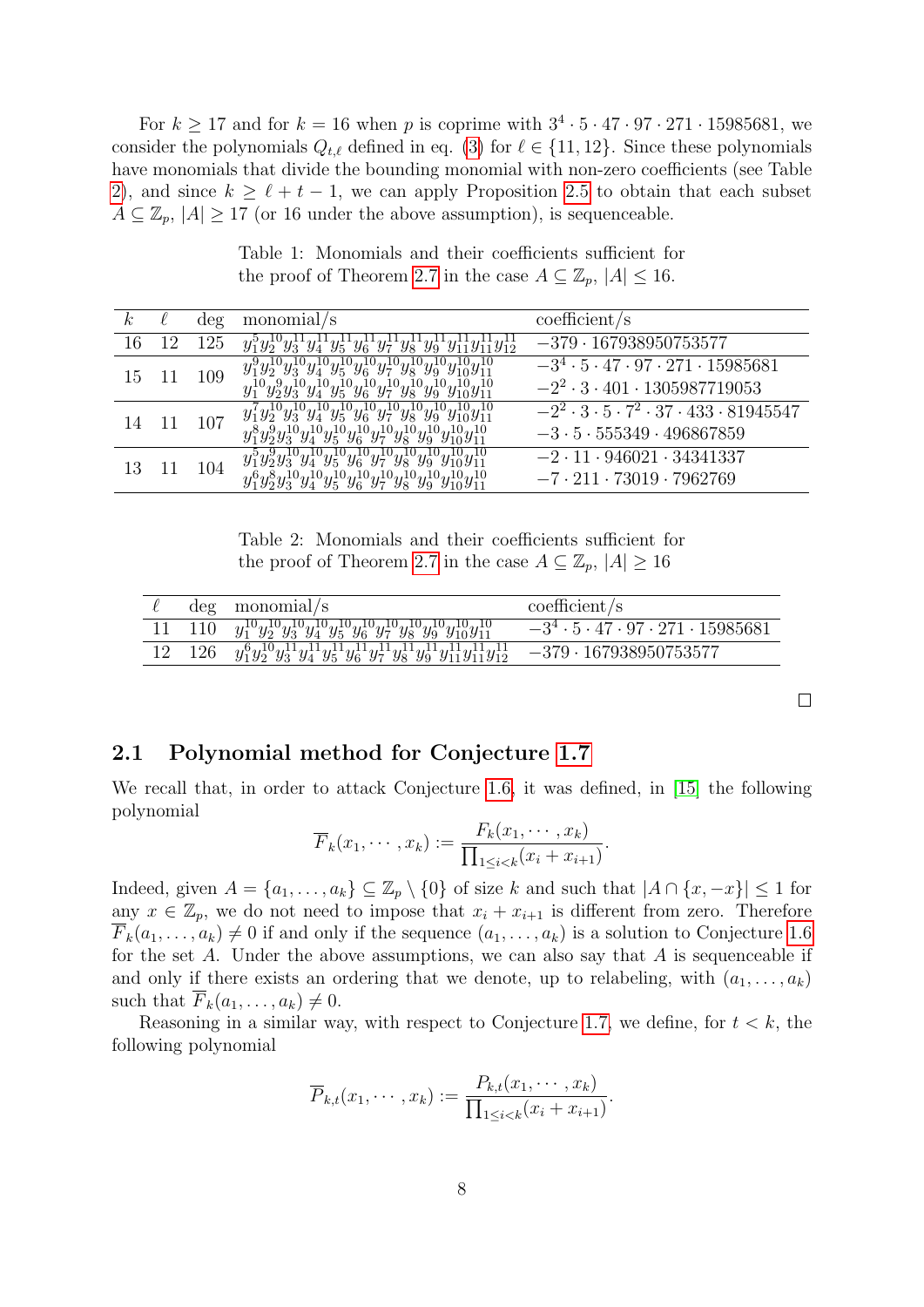In this case we have that a set  $A = \{a_1, \ldots, a_k\} \subseteq \mathbb{Z}_p$  of size k and such that  $|A \cap$  $\{x, -x\}$  ≤ 1 for any  $x \in \mathbb{Z}_p$  is t-weak sequenceable if and only if there exists an ordering  $(a_1, \ldots, a_k)$  of its elements such that  $P_{k,t}(a_1, \ldots, a_k) \neq 0$ .

Then, with the same proof of Proposition [2.2,](#page-4-0) and keeping in mind that we do not need to impose that  $x_i + x_{i+1} \neq 0$ , we obtain that:

<span id="page-8-0"></span>**Proposition 2.8.** Let  $A = \{a_1, \ldots, a_k\} \subseteq \mathbb{Z}_p \setminus \{0\}$  be a set of size k such that  $|A \cap B|$  $\{x, -x\}$ |  $\leq 1$  for any  $x \in \mathbb{Z}_p$ , and let h and t be positive integers. Then, if  $h \leq k (t-2)$ , there exists an ordering of h-elements of A that we denote, up to relabeling, with  $(a_1, \ldots, a_h)$ , such that

$$
\overline{P}_{h,t}(a_1,\cdots,a_h)\neq 0.
$$

Here we can assume that we have fixed, according to Proposition [2.8,](#page-8-0)  $\{a_1, \ldots, a_h\} \subseteq A$ such that  $P_{h,t}(a_1,\ldots,a_h) \neq 0$ . Then, proceeding as we did with Conjecture [1.5,](#page-2-1) we have that if we set  $\ell = k - h$  and  $\ell \geq t - 2$  it is enough to find  $y_1, \ldots, y_\ell$  in  $A \setminus \{a_1, \ldots, a_{k-\ell}\}\$ such that  $H_{k,t,\ell}(y_1,\ldots,y_\ell) \neq 0$  where

<span id="page-8-2"></span>
$$
\overline{H}_{k,t,\ell}(y_1,\ldots,y_\ell) := \frac{H_{k,t,\ell}(y_1,\ldots,y_\ell)}{(y_1 + a_{k-\ell}) \prod_{1 \le i < k} (y_i + y_{i+1})}.\tag{5}
$$

Assuming now that  $k - \ell \geq t - 1$ , that is,  $k - (t - 1) \geq \ell \geq t - 2$ , we obtain the following expression  $\overline{H}_{k,t,\ell}(y_1,\cdots,y_\ell) =$ 

<span id="page-8-1"></span>
$$
\overline{P}_{\ell,t}(y_1,\ldots,y_\ell)\prod_{\substack{0\le i\le t-1;\ 1\le j\le t-i-1\\i+j\ge 1}}(a_{k-\ell}+a_{k-\ell-1}+\cdots+a_{k-\ell-i}+y_1+y_2+\cdots+y_j). \tag{6}
$$

Here our aim is to apply the Non-Vanishing Corollary (i.e. Theorem [2.1\)](#page-3-0) to the polynomial  $H_{k,t,\ell}$ . At this purpose it is enough to consider the terms of  $H_{k,t,\ell}$  of maximal degree in the variables  $y_1, \ldots, y_\ell$  that are the ones where no  $a_i$  appears. We denote by  $Q_{k,t,\ell}$  the polynomial given by those terms, that is

<span id="page-8-3"></span>
$$
\overline{Q}_{k,t,\ell} := \overline{P}_{\ell,t}(y_1,\ldots,y_\ell) \prod_{\substack{0 \le i \le t-1; \ 1 \le j \le t-i-1 \\ i+j>1}} (y_1 + y_2 + \cdots + y_j). \tag{7}
$$

Also in this case we can state this, simple but very powerful, remark.

**Remark 2.9.** The expression of  $\overline{Q}_{k,t,\ell}$  does not depend on k. In the following, we just denote this polynomial by  $\overline{Q}_{t,\ell}$ .

In this case the degree of  $\overline{Q}_{t,\ell}$  (and that of  $\overline{H}_{k,t,\ell}$ ) is

$$
\deg(\overline{Q}_{t,\ell}) = (t-2)\ell + \frac{\ell(\ell-1)}{2}.
$$

This means that, in order to apply the Non-Vanishing Corollary (i.e. Theorem [2.1\)](#page-3-0) to the polynomial  $H_{k,t,\ell}$  defined in eq. [\(6\)](#page-8-1), we need that

$$
k - (t - 1) \ge \ell \ge 2t - 3. \tag{8}
$$

From the previous discussion, it follows that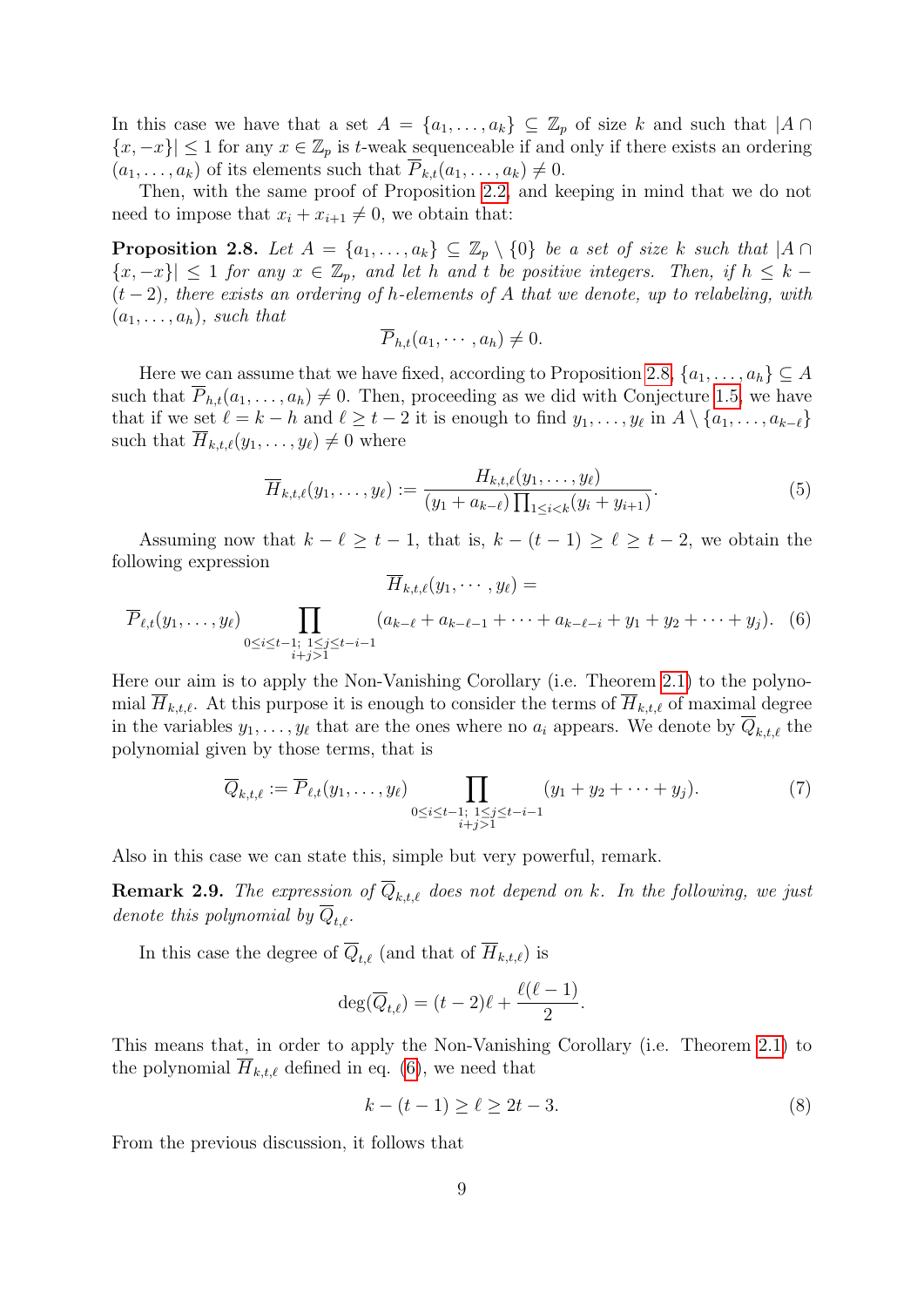<span id="page-9-3"></span>**Proposition 2.10.** Let t,  $\ell$  be positive integers such that  $\ell \geq 2t - 3$ . Let us also suppose that the coefficient of  $\Pi_{i=1}^\ell y_i^{\gamma_i}$  in  $\overline{Q}_{t,\ell}$  is nonzero in  $\mathbb{Z}_p$  where  $\gamma_i \leq \ell - 1$  for every  $i \in$  $\{1,\ldots,\ell\}.$ 

Then, any subset A of  $\mathbb{Z}_p \setminus \{0\}$  such that  $|A \cap \{x, -x\}| \leq 1$  for every  $x \in \mathbb{Z}_p$  and whose size is  $k \geq \ell + (t - 1)$  is t-weak sequenceable.

Now we are ready to prove our main result about Conjecture [1.7](#page-2-2)

<span id="page-9-1"></span>**Theorem 2.11.** Let  $t \le 7$  be a positive integer and A be a finite subset of  $\mathbb{Z}_p \setminus \{0\}$  such that  $|A \cap \{x, -x\}| \leq 1$  for any  $x \in \mathbb{Z}_p$  and  $|A| > t$ . Then A is t-weak sequenceable.

*Proof.* Since a t-weak sequenceable group is also  $(t-1)$ -weak sequenceable, we can suppose that  $t = 7$ . By [\[9\]](#page-14-3) we know that each subset  $A \subseteq \mathbb{Z}_p \setminus \{0\}$  of size  $k \le 12$  is sequenceable, therefore we can assume that  $k \geq 13$  and thus  $p > 13$ . We divide the proof considering two different ranges of k.

For each  $13 \leq k \leq 16$  and for  $k = 17$  when p is coprime with  $2 \cdot 7 \cdot 13 \cdot 4679$ . 3953841444019, the polynomial  $\overline{H}_{k,t,\ell}$ , defined in eq. [\(5\)](#page-8-2), for  $\ell \in \{2t - 3, 2t - 2\}$  has monomials with non-zero coefficients that divide the bounding monomial  $y_1^{\ell-1} y_2^{\ell-1} \cdots y_\ell^{\ell-1}$  $\frac{\ell-1}{\ell},$ see Table [3.](#page-9-0) Then thanks to the Non-Vanishing Corollary each subset  $A \subseteq \mathbb{Z}_p \setminus \{0\},\$  $|A| \leq 16$  (or 17 under the assumption above), that satisfies the hypothesis of Theorem [2.11,](#page-9-1) is sequenceable.

For  $k \ge 18$  and for  $k = 17$  when p is coprime with  $13 \cdot 67 \cdot 451441944254443$ , we consider the polynomials  $Q_{t,\ell}$  defined in eq. [\(7\)](#page-8-3) for  $\ell \in \{11, 12\}$ . Since these polynomials have monomials that divide the bounding monomial with non-zero coefficients (see Table [4\)](#page-9-2), and since  $k \ge \ell + t - 1$ , we can apply Proposition [2.10](#page-9-3) to prove Theorem [2.11](#page-9-1) for  $k \geq 18$  (or 17 under the assumption above).

Table 3: Monomials and their coefficients sufficient for the proof of Theorem [2.7](#page-6-1) in the case  $A \subseteq \mathbb{Z}_p$ ,  $|A| \leq 17$ .

<span id="page-9-0"></span>

| k. |    | deg | monomial/s                                                                                                                                                                                                                                                                      | coefficient/s                                                                                      |
|----|----|-----|---------------------------------------------------------------------------------------------------------------------------------------------------------------------------------------------------------------------------------------------------------------------------------|----------------------------------------------------------------------------------------------------|
|    | 12 | 125 | $\overline{y_1^5y_2^{10}y_3^{11}y_4^{11}y_5^{11}y_6^{11}y_7^{11}y_8^{11}y_9^{11}y_{11}^{11}y_{12}^{11}}$                                                                                                                                                                        | $2 \cdot 7 \cdot 13 \cdot 4679 \cdot 3953841444019$                                                |
| 16 | 11 | 109 | $y_1^9y_2^{10}y_3^{10}y_4^{10}y_5^{10}y_6^{10}y_7^{10}y_8^{10}y_9^{10}y_{10}^{10}y_{11}^{10}$<br>$y_1^{10}y_2^{9}y_3^{10}y_4^{10}y_5^{10}y_6^{10}y_7^{10}y_8^{10}y_9^{10}y_{10}^{10}y_{11}^{10}$                                                                                | 13 · 67 · 451441944254443<br>$3^2 \cdot 281 \cdot 1163 \cdot 112116705839$                         |
| 15 | 11 | 107 | $y_1' y_2^2 y_3^2 y_4^2 y_5^2 y_6^2 y_7^2 y_8^2 y_9^2 y_{10} y_{11}$<br>$y_1^8y_2^9y_3^{10}y_4^{10}y_5^{10}y_6^{10}y_7^{10}y_8^{10}y_9^{10}y_{10}^{10}y_{11}^{10}$                                                                                                              | $2^2 \cdot 59 \cdot 708923 \cdot 1059330263$<br>$7 \cdot 149 \cdot 239 \cdot 4073 \cdot 212718109$ |
| 14 | 11 | 104 | $y_1^5y_2^9y_3^{10}y_4^{10}y_5^{10}y_6^{10}y_7^{10}y_8^{10}y_9^{10}y_{10}^{10}y_{11}^{10}$<br>$y_1^6y_2^8y_3^{10}y_4^{10}y_5^{10}y_6^{10}y_7^{10}y_8^{10}y_9^{10}y_{10}^{10}y_{11}^{10}$                                                                                        | $2^3 \cdot 41 \cdot 7682093 \cdot 13267117$<br>$2^2 \cdot 16834339 \cdot 679071929$                |
| 13 |    | 100 | $10_{a}, 10_{a}, 10_{a}, 10_{a}, 10_{a}, 10_{a}, 10_{a}, 10_{a}, 10_{a}$<br>$\overline{y_1^2y_2^8y_3^{10}y_4^{10}y_5^{10}y_6^{10}y_7^{10}y_8^{10}y_9^{10}y_{10}^{10}y_{11}^{10}}$<br>$y_1^3y_2^7y_3^{10}y_4^{10}y_5^{10}y_6^{10}y_7^{10}y_8^{10}y_9^{10}y_{10}^{10}y_{11}^{10}$ | $3^3 \cdot 708569 \cdot 33345973$<br>$3 \cdot 19 \cdot 7829 \cdot 31223 \cdot 121843$              |

Table 4: Monomials and their coefficients sufficient for the proof of Theorem [2.7](#page-6-1) in the case  $A \subseteq \mathbb{Z}_p$ ,  $|A| \geq 17$ 

<span id="page-9-2"></span>

|        | $\deg$ monomial/s                                                                                                                                 | coefficient/s                       |
|--------|---------------------------------------------------------------------------------------------------------------------------------------------------|-------------------------------------|
|        | 11 110 $y_1^{10}y_2^{10}y_3^{10}y_4^{10}y_5^{10}y_6^{10}y_7^{10}y_8^{10}y_9^{10}y_{10}^{10}y_{11}^{10}$                                           | $13 \cdot 67 \cdot 451441944254443$ |
| 12 126 | $y_1^6y_2^{10}y_3^{11}y_4^{11}y_5^{11}y_6^{11}y_7^{11}y_8^{11}y_9^{11}y_{11}^{11}y_{12}^{11}$ $2 \cdot 7 \cdot 13 \cdot 4679 \cdot 3953841444019$ |                                     |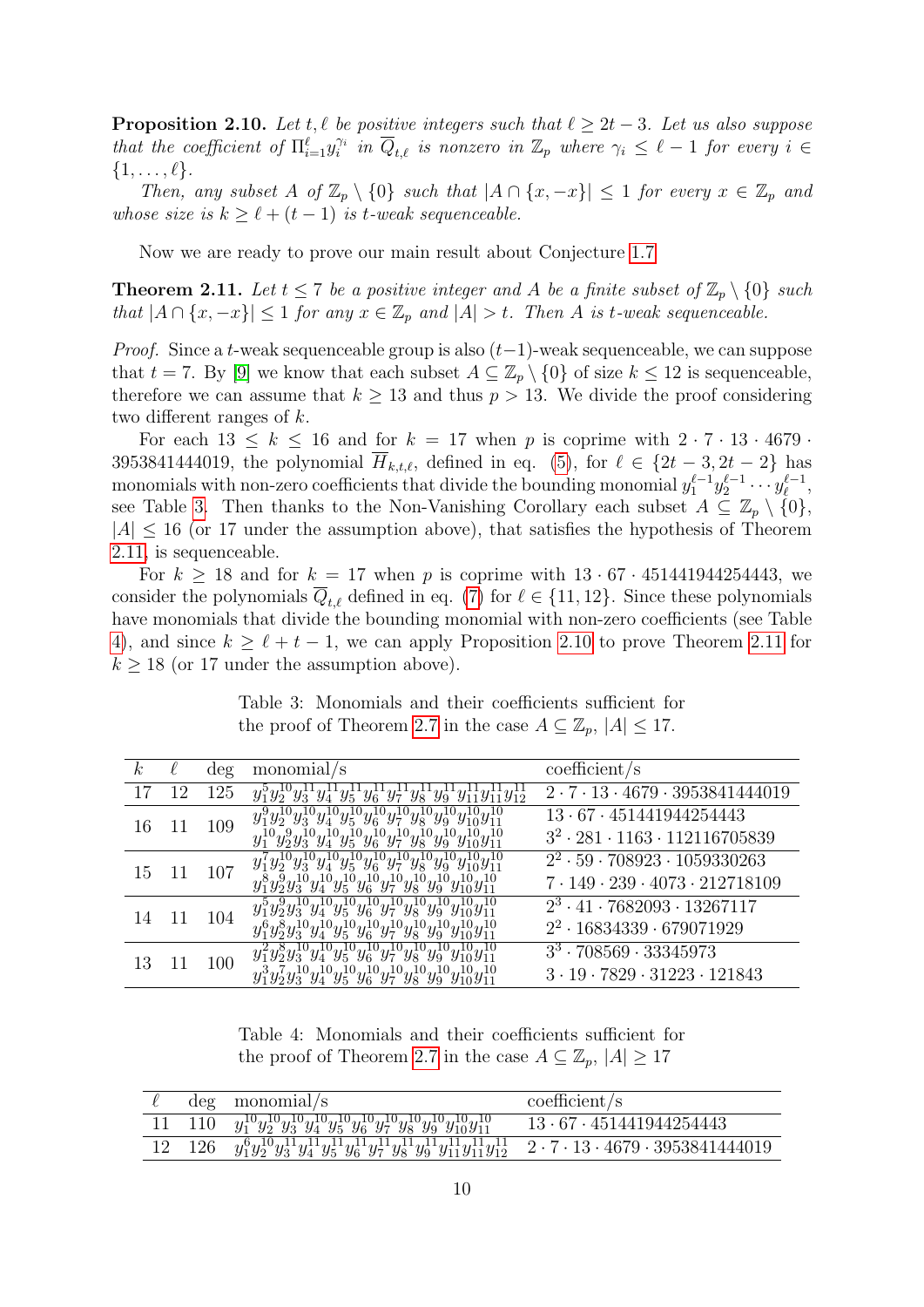### 3 Direct Construction(s)

In this section we want to attack with a direct construction Conjecture [1.5.](#page-2-1) Even though we are able to solve it only for  $t = 3$ , for this value, we obtain a solution in any cyclic group. Then we outline the proof of a similar statement for Conjecture [1.7.](#page-2-2) Indeed, in a very similar way, it is possible to prove that the latter conjecture holds, in cyclic groups, for  $t \leq 4$ .

First of all, we note that, with the same proof of Proposition [2.2,](#page-4-0) we obtain the following:

<span id="page-10-0"></span>**Proposition 3.1.** Let  $A = \{a_1, \ldots, a_k\} \subseteq \mathbb{Z}_n \setminus \{0\}$  be a set of size k and let h and t be positive integers such that  $h \leq k-(t-1)$ . Then there is an ordering of h-elements of A that we denote, up to relabeling, with  $(a_1, \ldots, a_h)$ , such that for any  $0 \leq i \leq j \leq \min(h, i + t)$ 

 $s_i = a_1 + a_2 + \cdots + a_i \neq a_1 + a_2 + \cdots + a_j = s_j.$ 

Moreover, if n is even and  $n/2 \in A$ , we can assume  $a_1 = n/2$ .

Here we can not apply directly Proposition [2.2](#page-4-0) because  $\mathbb{Z}_n$  is not necessary a field. However, with this new proposition we obtain the main result of this section.

<span id="page-10-1"></span>**Theorem 3.2.** Let  $t \leq 3$  be a positive integer. Then, for any positive integer n, the cyclic group  $\mathbb{Z}_n$  is t-weak sequenceable.

*Proof.* As usual it is enough to consider only the case  $t = 3$  and let  $A = \{a_1, \ldots, a_k\}$  be a subset of  $\mathbb{Z}_n \setminus \{0\}$ . Here we can assume  $k > 9$  because, due to the result of [\[4\]](#page-14-0), Conjecture [1.2](#page-1-1) holds for sets of size at most 9. According to Proposition [3.1,](#page-10-0) for  $h = k - 4$ , there is an ordering of h elements of A that we denote, up to relabeling, with  $(a_1, \ldots, a_h)$ , such that  $s_i \neq s_j$  whenever  $0 \leq i < j \leq \min(h, i + t)$ . Moreover, if n is even and  $n/2 \in A$ , we can assume  $a_1 = n/2$ .

Then, we need to order the last four elements  $a_{k-3}, a_{k-2}, a_{k-1}, a_k$ . We divide the proof in two cases.

CASE 1:  $a_{k-3} + a_{k-2} + a_{k-1} = 0$ . Here we first assume that  $-a_k \notin \{a_{k-3}, a_{k-2}, a_{k-1}\}.$ In this case we look for an ordering of type

$$
(a_1,\ldots,a_{k-5},a_{k-4},y_1,y_2,a_k,y_3)
$$

where  $y_1, y_2, y_3 \in \{a_{k-3}, a_{k-2}, a_{k-1}\}.$  Indeed there exists  $y_1 \in \{a_{k-3}, a_{k-2}, a_{k-1}\}\$  such that

$$
\begin{cases} y_1 + a_{k-4} \neq 0; \\ y_1 + a_{k-4} + a_{k-5} \neq 0. \end{cases}
$$

Then we can easily check that all the partial sums  $s_i$  and  $s_j$  such that  $0 \leq i \leq j \leq k$  $\min(k, i + t)$  are different.

Let us now assume that  $-a_k = a_{k-3}$ . Here if  $a_k \neq a_{k-4} + a_{k-5}$  we can choose an ordering of type

$$
(a_1, \ldots, a_{k-5}, a_{k-4}, -a_k, y_1, a_k, y_2)
$$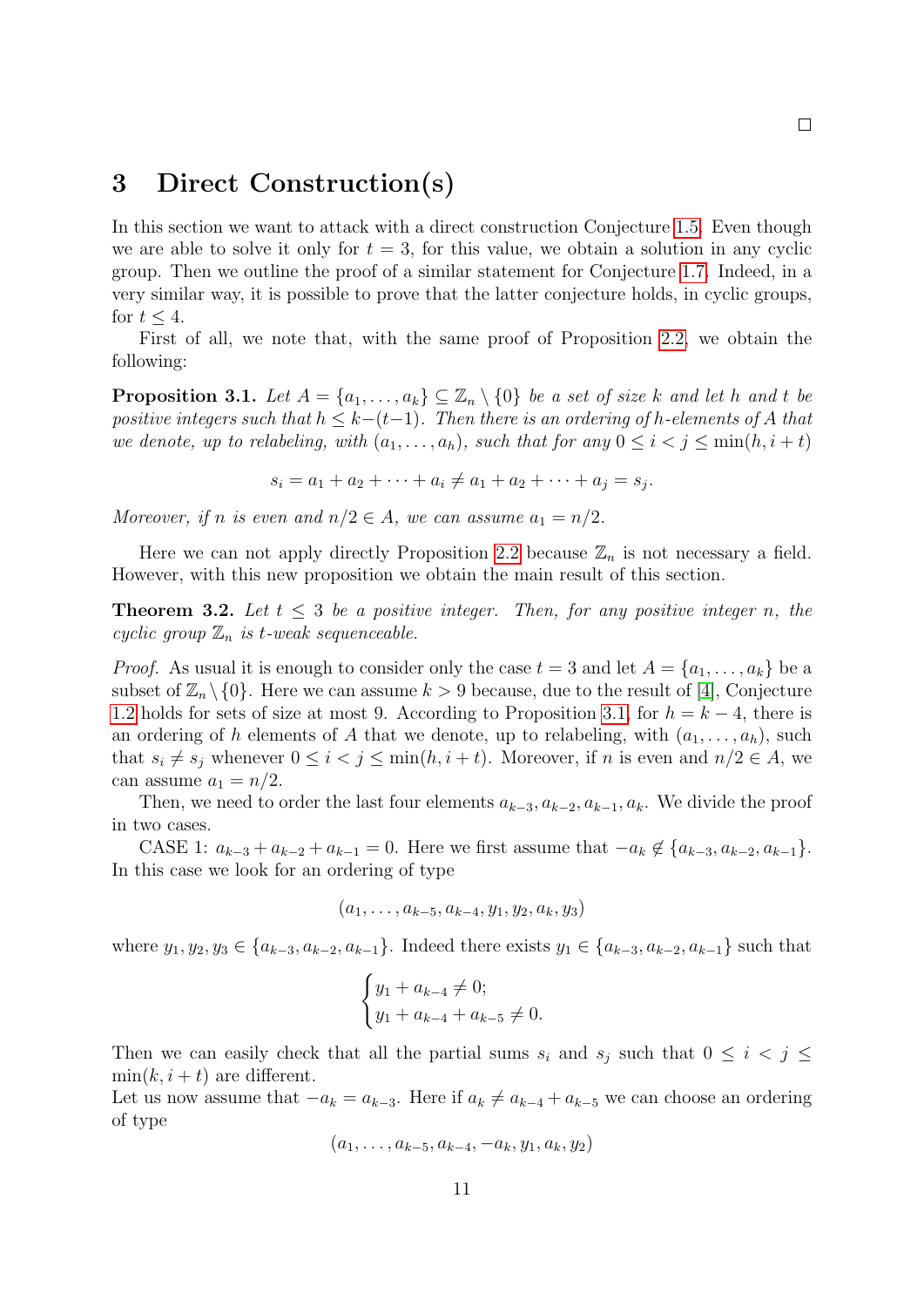where  $y_1, y_2 \in \{a_{k-2}, a_{k-1}\}.$  Indeed there exists  $y_1 \in \{a_{k-2}, a_{k-1}\}\$  such that

$$
y_1 - a_k + a_{k-4} \neq 0.
$$

Then we can easily check that all the partial sums  $s_i$  and  $s_j$  such that  $0 \leq i \leq j \leq k$  $\min(k, i + t)$  are different.

Let us now assume that  $-a_k = a_{k-3}$  and  $a_k = a_{k-4} + a_{k-5}$ . Here we have that

$$
\{a_{k-3}, a_{k-2}, a_{k-1}, a_k\} = \{-(a_{k-4} + a_{k-5}), a_{k-2}, a_{k-1}, a_{k-4} + a_{k-5}\}\
$$

and we look for an ordering of type

$$
(a_1, \ldots, a_{k-5}, a_{k-4}, y_1, a_{k-4} + a_{k-5}, y_2, -(a_{k-4} + a_{k-5}))
$$

where  $y_1, y_2 \in \{a_{k-2}, a_{k-1}\}$ . We first note that we can choose  $y_1 \in \{a_{k-2}, a_{k-1}\}$  such that

$$
\begin{cases} y_1 + a_{k-4} \neq 0; \\ y_1 + 2a_{k-4} + a_{k-5} \neq 0. \end{cases}
$$

Indeed, if such  $y_1$  does not exist, we would have that

$$
\{a_{k-3}, a_{k-2}, a_{k-1}, a_k\} = \{-(a_{k-4} + a_{k-5}), -a_{k-4}, -2a_{k-4} - a_{k-5}, a_{k-4} + a_{k-5}\}.
$$

We recall that also  $a_{k-3}+a_{k-2}+a_{k-1}=0$  and hence it would follows that  $-4a_{k-4}-2a_{k-5}=$ 0. This means that  $-2a_{k-4} - a_{k-5}$  is an involution and hence, because  $\mathbb{Z}_n$  is cyclic,  $-2a_{k-4} - a_{k-5} \in \{0, n/2\}$ . Since  $-2a_{k-4} - a_{k-5} \in \{a_{k-2}, a_{k-1}\}\$ this is in contradiction with the choice of the first element of the ordering. Then we can easily check that all the partial sums  $s_i$  and  $s_j$  such that  $0 \leq i < j \leq \min(k, i + t)$  are different.

CASE 2: Since we have already considered CASE 1, here we can assume, without loss of generality, that all the triples of elements do not sum to zero. Moreover, let us assume that  $a_{k-3} + a_{k-2} = 0$ . Here we can choose an ordering of type

$$
(a_1,\ldots,a_{k-5},a_{k-4},y_1,z_1,y_2,z_2)
$$

where  $y_1, y_2 \in \{a_{k-3}, a_{k-2}\}\$  and  $z_1, z_2 \in \{a_{k-1}, a_k\}$ . Indeed there exist  $y_1 \in \{a_{k-3}, a_{k-2}\}\$ and  $z_1 \in \{a_{k-1}, a_k\}$  such that

$$
\begin{cases} y_1 + a_{k-4} + a_{k-5} \neq 0; \\ z_1 + y_1 + a_{k-4} \neq 0. \end{cases}
$$

Then we can easily check that all the partial sums  $s_i$  and  $s_j$  such that  $0 \leq i \leq j \leq k$  $\min(k, i + t)$  are different.

Finally, let us assume that all the triples and all the pairs of elements from  $\{a_{k-3}, a_{k-2},$  $a_{k-1}, a_k$  do not sum to zero. Here, due to the pigeonhole principle, we can choose an ordering of type

$$
(a_1,\ldots,a_{k-5},a_{k-4},y_1,y_2,y_3,y_3)
$$

where  $y_1, y_2$  are such that

$$
\begin{cases} y_1 + a_{k-4} \neq 0; \\ y_1 + a_{k-4} + a_{k-5} \neq 0; \\ y_2 + y_1 + a_{k-4} \neq 0. \end{cases}
$$

Then we can easily check that all the partial sums  $s_i$  and  $s_j$  such that  $0 \leq i \leq j \leq k$  $\min(k, i + t)$  are different.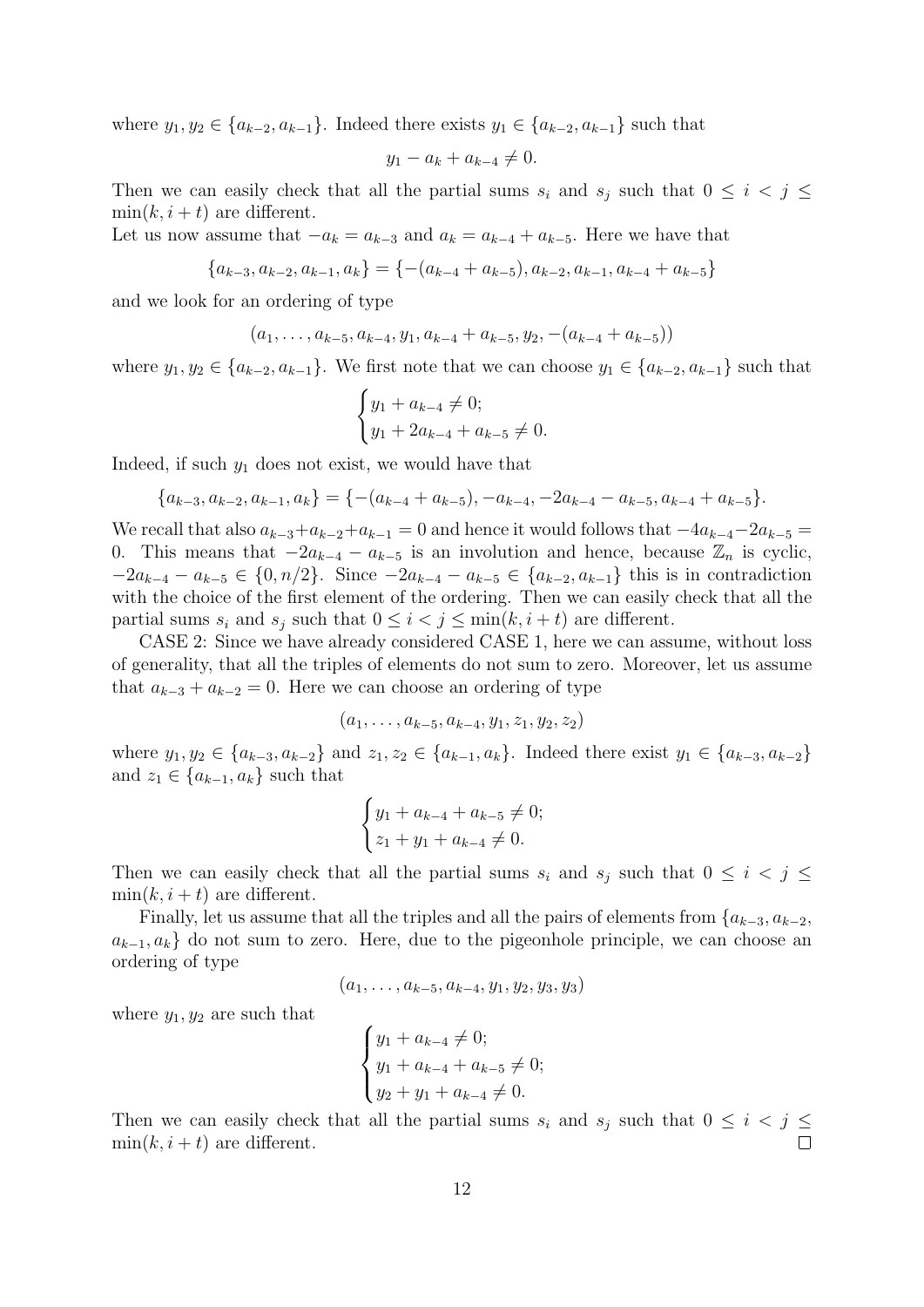Moreover, with a very similar but more tedious proof, one could get an analogous result about Conjecture [1.7.](#page-2-2)

**Theorem 3.3.** Let  $t \leq 4$  be a positive integer and A be a finite subset of  $\mathbb{Z}_n \setminus \{0\}$  such that  $|A \cap \{x, -x\}| \leq 1$  for any  $x \in \mathbb{Z}_p$  and  $|A| > t$ . Then A is t-weak sequenceable.

This Theorem can be proved by fixing the first  $k - 6$  elements of the ordering and then choosing  $a_{k-5}$  in such a way that  $2a_{k-5} + 2a_{k-6} + a_{k-7} \neq 0$  and  $s_{k-5}$  is different from  $s_{k-8}$  and  $s_{k-9}$ . Then we can proceed, similarly to what we did for Theorem [3.2,](#page-10-1) by considering two cases according to whether  $a_{k-4} + a_{k-3} + a_{k-2} + a_{k-1} = 0$  or not. However, we prefer not to write a complete proof of this statement since we believe it goes beyond the scope of this paper and we have the feeling that it is not very deep from the mathematical point of view.

### 4 A Probabilistic Approach

In this section, we prove that a randomly chosen subset  $A \subseteq \mathbb{Z}_n \setminus \{0\}$  of size k is tweak sequenceable when tk is small with respect to n and  $t \geq 2$ . This result is the corresponding of Theorem 4.2 of [\[6\]](#page-14-1) in the case of weak-sequenceability. In addition we also prove that for every  $A \subseteq \mathbb{Z}_n \setminus \{0\}$  of size k there exists an ordering  $\omega$  of A with at most  $t-2$  pairs of partial sums  $s_i$ ,  $s_j$  such that  $s_i = s_j$  and  $|j - i| \leq t$ .

**Definition 4.1.** Let  $\mathcal{A}_{n,k}$  be the set of all subsets of size k of  $\mathbb{Z}_n \setminus \{0\}$  that are t-weak sequenceable. We say that *almost all k-subsets* of  $\mathbb{Z}_n$  are *t*-weak sequenceable if

$$
\lim_{n\to\infty}\frac{|\mathcal{A}_{n,k}|}{\binom{n-1}{k}}=1.
$$

<span id="page-12-0"></span>**Proposition 4.2.** Let us choose an ordered sequence  $\boldsymbol{\omega} = (a_1, a_2, \dots, a_k)$  of distinct elements of  $\mathbb{Z}_n \setminus \{0\}$  uniformly at random. The probability that  $\boldsymbol{\omega}$  is a t-weak sequencing of the set  $\{a_1, a_2, \ldots, a_k\}$  is greater than or equal to  $1 - \frac{(t-1)(k-2)}{n-2}$  $\frac{1}{n-2}$ .

*Proof.* Let q be the probability that  $\omega$  is not a t-weak sequencing of  $\{a_1, \ldots, a_k\}$ . Then, denoted by  $\mathbf{s} = (s_0, s_1, \ldots, s_k)$  the partial sums of  $\boldsymbol{\omega}$ , we get

$$
q \leq \sum_{\substack{0 \leq i < j \leq k \\ j-i \leq t, j \neq i+1}} \mathbb{P}(s_j = s_i) = \sum_{\substack{0 \leq i < j \leq k \\ j-i \leq t, j \neq i+1}} \mathbb{P}(a_{i+1} + \ldots + a_j = 0)
$$
\n
$$
= \sum_{\substack{0 \leq i < j \leq k \\ j-i \leq t, j \neq i+1}} \sum_{s=0}^{n-1} \mathbb{P}(a_{i+1} + \ldots + a_{j-1} = s) \cdot \mathbb{P}(a_j = -s | a_{i+1} + \ldots + a_{j-1} = s) \, .
$$

We can upper bound  $\mathbb{P}(a_j = -s|a_{i+1} + \ldots + a_{j-1} = s)$  by  $1/(n-j+i)$  for each  $s \in \mathbb{Z}_n$ since there is at most one possible outcome for  $a_j \in \mathbb{Z}_n \setminus \{0, a_{i+1}, \ldots, a_{j-1}\},$  that makes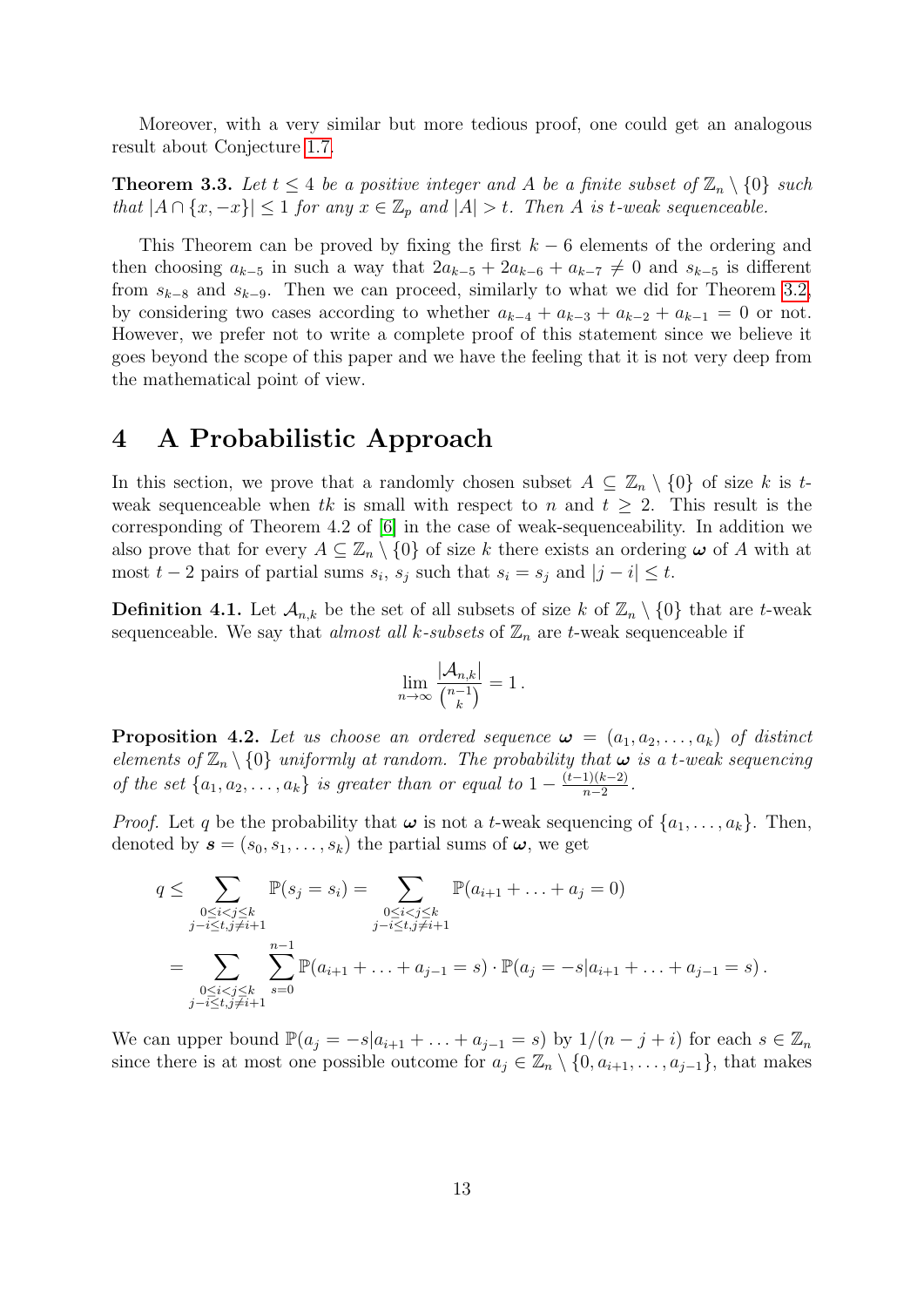the sum  $a_{i+1} + ... + a_j = 0$ . Hence

$$
q \le \sum_{\substack{0 \le i < j \le k \\ j-i \le t, j \ne i+1}} \frac{1}{n-j+i} = \sum_{l=2}^t \sum_{\substack{0 \le i < j \le k \\ j-i = l}} \frac{1}{n-j+i}
$$
\n
$$
= \sum_{l=2}^t \frac{k-l}{n-l} \le \frac{(t-1)(k-2)}{n-2},
$$

where we used the fact that  $(k - l)/(n - l) \le (k - 2)/(n - 2)$  for every  $n > k \ge 2$  and  $l \geq 2$ .  $\Box$ 

**Theorem 4.3.** Almost all k-subsets of  $\mathbb{Z}_n$  are t-weak sequenceable when  $tk = o(n)$  for  $n \to \infty$ .

Proof. By Proposition [4.2](#page-12-0) it is easy to see that the probability a randomly chosen subset of  $\mathbb{Z}_n \setminus \{0\}$  of size k is not t-weak sequenceable is at most  $\frac{(t-1)(k-2)}{n-2}$ .  $\Box$ 

<span id="page-13-0"></span>**Proposition 4.4.** Let A be a subset of size k of  $\mathbb{Z}_n \setminus \{0\}$  and let us choose uniformly at random an ordering  $\boldsymbol{\omega} = (a_1, a_2, \dots, a_k)$  of A. Denoted the partial sums of  $\boldsymbol{\omega}$  by  $\mathbf{s} = (s_0, s_1, \ldots, s_k)$ , let X be the random variable that represents the number of pairs  $(i, j)$  such that  $s_i = s_j$  with  $0 \leq i < j \leq k$  and  $j - i \leq t$ , where  $2 \leq t < k$ . Then the expected value  $\mathbb{E}(X)$  is smaller than  $t-1$ .

Proof. By linearity of expectation we have that

$$
\mathbb{E}(X) = \sum_{\substack{0 \le i < j \le k \\ j-i \le t, j \ne i+1}} \mathbb{P}(s_j = s_i) \, .
$$

Proceeding as in Proposition [4.2](#page-12-0) we get

$$
\mathbb{E}(X) = \sum_{\substack{0 \le i < j \le k \\ j-i \le t, j \ne i+1}} \mathbb{P}(a_{i+1} + \ldots + a_j = 0)
$$
\n
$$
\le \sum_{\substack{0 \le i < j \le k \\ j-i \le t, j \ne i+1}} \frac{1}{k-j+i+1} = \sum_{l=2}^t \frac{k-l}{k-l+1} < t-1.
$$

 $\Box$ 

From Proposition [4.4](#page-13-0) it immediately follows that

**Theorem 4.5.** For every  $A \subseteq \mathbb{Z}_n \setminus \{0\}$  and  $2 \leq t < |A|$ , there exists an ordering of A with less than  $t - 1$  pairs of equal partial sums  $s_i = s_j$  where  $|j - i| \leq t$ .

### Acknowledgements

The first author was partially supported by INdAM–GNSAGA.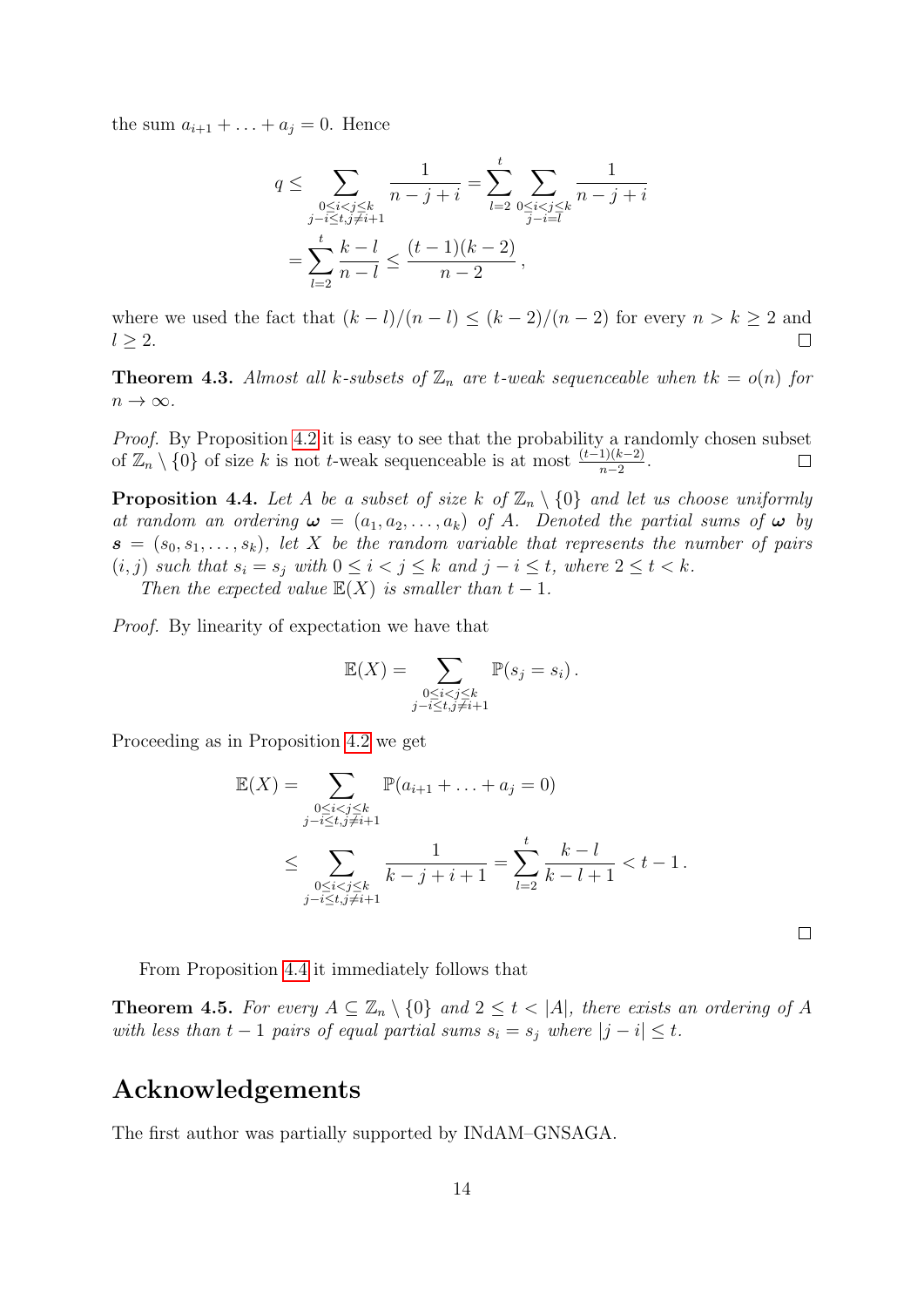## References

- [1] A. Ahmed, M. Azimli, I. Anderson and D. A. Preece, Rotational terraces from rectangular arrays. Bulletin Inst. Combin. Appl. 63 (2011) 4–12.
- <span id="page-14-13"></span>[2] N. Alon, Combinatorial Nullstellensatz, Combin. Probab. Comput. 8 (1999) 7–29.
- <span id="page-14-9"></span>[3] B. Alspach, D. L. Kreher and A. Pastine. The Friedlander-Gordon-Miller Conjecture is true. Australas. J. Combin. 67 (2017) 11–24.
- <span id="page-14-0"></span>[4] B. Alspach and G. Liversidge, On strongly sequenceable abelian groups, Art Discrete Appl. Math. 3 (2020) 19pp.
- <span id="page-14-7"></span>[5] D.S. Archdeacon, Heffter arrays and biembedding graphs on surfaces, Electron. J. *Combin.* **22** (2015)  $\#P1.74$ .
- <span id="page-14-1"></span>[6] D. S. Archdeacon, J. H. Dinitz, A. Mattern and D. R. Stinson, On partial sums in cyclic groups, J. Combin. Math. Combin. Comput. 98 (2016) 327–342.
- <span id="page-14-2"></span>[7] J.-P. Bode and H. Harborth, Directed paths of diagonals within polygons, Disc. Math. 299 (2005) 3–10.
- <span id="page-14-12"></span>[8] S. Costa, S. Della Fiore A. Pasotti, Non-zero sum Heffter arrays and their applications, Disc. Math. 345 (2022), 112952.
- <span id="page-14-3"></span>[9] S. Costa, S. Della Fiore, M. A. Ollis S.Z. Rovner-Frydman, On Sequences in Cyclic Groups with Distinct Partial Sums, preprint available at https://arxiv.org/abs/2203.16658.
- <span id="page-14-4"></span>[10] S. Costa, F. Morini, A. Pasotti and M. A. Pellegrini, A problem on partial sums in abelian groups, Disc. Math. 341 (2018) 705–712.
- <span id="page-14-11"></span>[11] S. Costa and M. A. Pellegrini, Some new results about a conjecture by Brian Alspach, Archiv der Mathematik, 115 (2020) 479–488.
- [12] R. J. Friedlander, B. Gordon and M. D. Miller, On a group sequencing problem of Ringel, Congr. Numer. 21 (1978) 307–321.
- <span id="page-14-10"></span>[13] B. Gordon, Sequences in groups with distinct partial products, *Pacific J. Math.* 11 (1961) 1309–1313.
- <span id="page-14-5"></span>[14] R. L. Graham, On sums of integers taken from a fixed sequence, Proceedings, Washington State University Conference on Number Theory (1971) 22–40.
- <span id="page-14-8"></span>[15] J. Hicks, M. A. Ollis and J. R. Schmitt, Distinct partial sums in cyclic groups: polynomial method and constructive approaches, J. Combin. Des. 27 (2019) 369– 385.
- <span id="page-14-6"></span>[16] P. Horak and A. Rosa, On a problem of Marco Buratti, Electron. J. Combin. 16 (2009) R20.